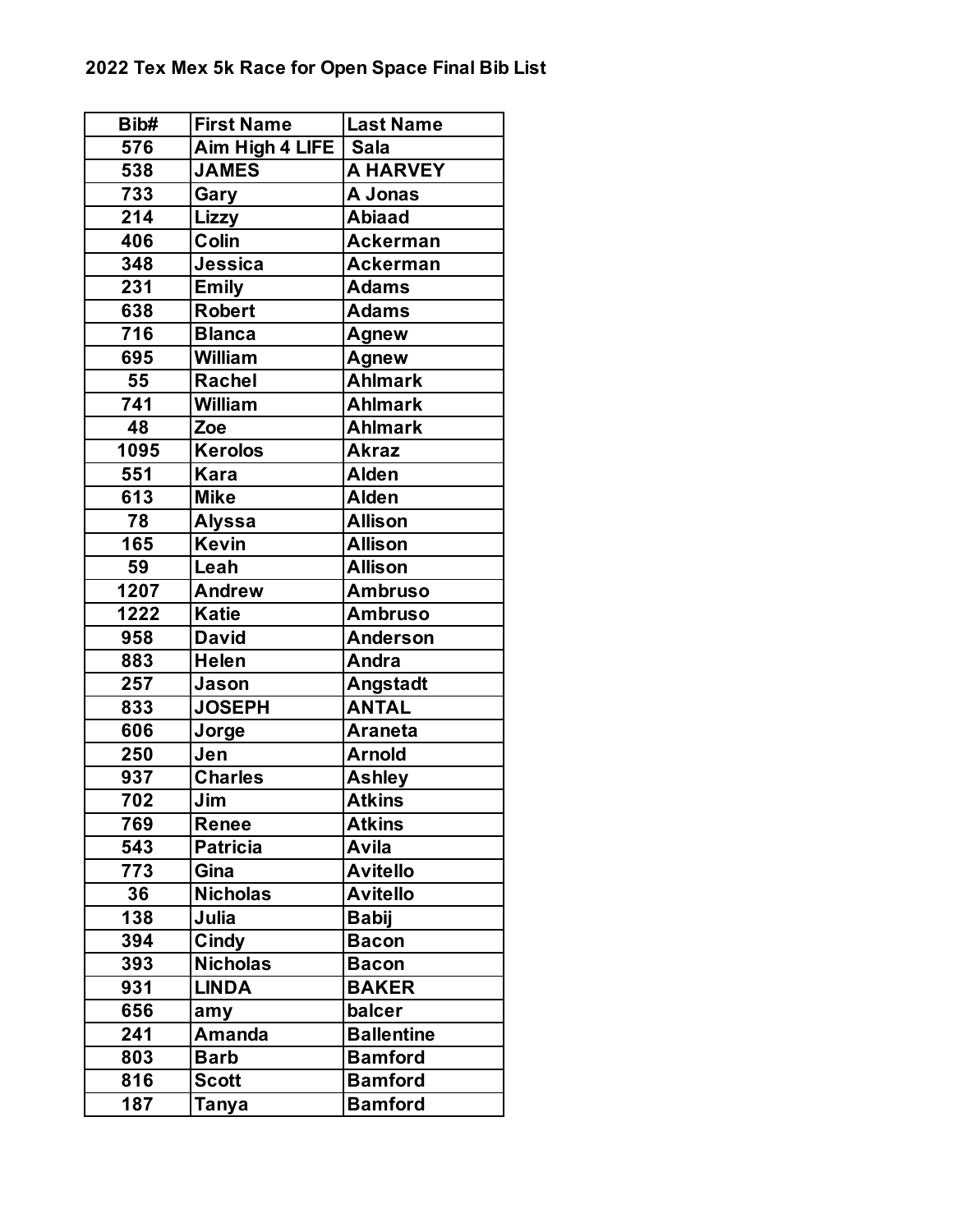| 546  | Ed               | <b>Barger</b>       |
|------|------------------|---------------------|
| 385  | <b>Nicole</b>    | <b>Barlow</b>       |
| 237  | <b>Krystin</b>   | <b>Baron</b>        |
| 1109 | <b>Mikayla</b>   | <b>Barrow</b>       |
| 351  | <b>David</b>     | <b>Bauer</b>        |
| 795  | <b>Michelle</b>  | <b>Bauer</b>        |
| 676  | <b>Chris</b>     | <b>Baughman</b>     |
| 607  | <b>Mindy</b>     | <b>Bautista</b>     |
| 835  | Lisa             | <b>Bearinger</b>    |
| 1084 | <b>James</b>     | <b>Bechtel</b>      |
| 634  | wayne            | <b>Beck</b>         |
| 1055 | <b>Jackson</b>   | <b>Beers</b>        |
| 1068 | <b>Natalie</b>   | <b>Beers</b>        |
| 452  | <b>Whitney</b>   | <b>Belmonte</b>     |
| 451  | <b>Bill</b>      | <b>Belmonte</b>     |
| 128  | <b>Doug</b>      | <b>Benner</b>       |
| 359  | Amy              | <b>Bennett</b>      |
| 299  | <b>Kenneth</b>   | <b>Benton</b>       |
| 490  | Amy              | <b>Berk</b>         |
| 565  | Schi             | <b>Berk</b>         |
| 849  | <b>Chuck</b>     | <b>Bewley</b>       |
| 738  | Irma             | <b>Bewley</b>       |
| 369  | <b>Alison</b>    | <b>Binckley</b>     |
| 768  | <b>Roberta</b>   | <b>Bingham</b>      |
| 997  | <b>Sharon</b>    | <b>Blachowski</b>   |
| 136  | <b>Katrina</b>   | <b>Bland</b>        |
| 1137 | <b>Matt</b>      | <b>Blankenstein</b> |
| 776  | <b>Michael</b>   | <b>Blankenstein</b> |
| 791  | Gary             | <b>Blumberg</b>     |
| 822  | Connie           | <b>Blurton</b>      |
| 840  | Tim              | <b>Blurton</b>      |
| 866  | <b>Sandy</b>     | <b>Bohr</b>         |
| 270  | <b>Rob</b>       | <b>Boland</b>       |
| 953  | <b>Robert</b>    | <b>Boland</b>       |
| 977  | Ronald           | <b>Boldt</b>        |
| 756  | <b>Ashleigh</b>  | <b>Bone</b>         |
| 115  | <b>Kara</b>      | <b>Boodhansingh</b> |
| 602  | John             | <b>Borro</b>        |
| 40   | <b>Sage</b>      | <b>Borro</b>        |
| 126  | <b>Chris</b>     | <b>Bourland</b>     |
| 650  | <b>Jennifer</b>  | <b>Boyd</b>         |
| 712  | <b>Rich</b>      | <b>Boyd</b>         |
| 571  | <b>Catherine</b> | <b>Boyle</b>        |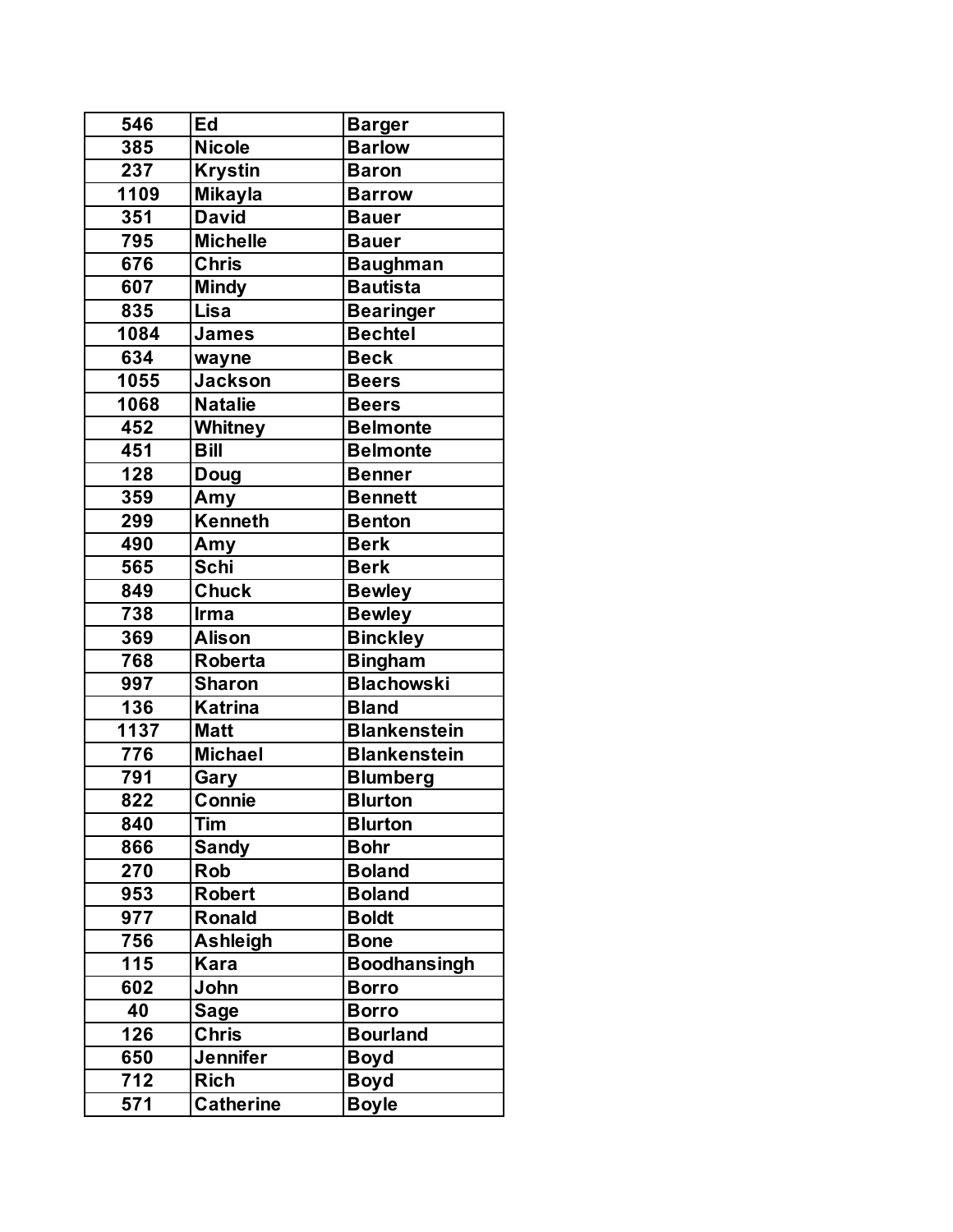| 1227            | <b>Nicole</b>      | <b>Boyle</b>      |
|-----------------|--------------------|-------------------|
| 1147            | <b>Katherine</b>   | <b>Braccio</b>    |
| 149             | Alejandra          | <b>Bracy</b>      |
| 750             | maureen            | brandi            |
| 1216            | <b>Erin</b>        | <b>Braun</b>      |
| 259             | <b>James</b>       | <b>Braun</b>      |
| 972             | <b>Jeffrey</b>     | <b>Brelsford</b>  |
| 757             | <b>Brian</b>       | <b>Brenfleck</b>  |
| 1116            | <b>Jessica</b>     | <b>Brenfleck</b>  |
| 426             | Jaclyn             | <b>Bringhurst</b> |
| 447             | <b>Kelly</b>       | <b>Britt</b>      |
| 420             | <b>Stephen</b>     | <b>Britt</b>      |
| 269             | Carolyn            | <b>Brooker</b>    |
| 944             | Gary               | <b>Brooker</b>    |
| 39              | <b>Christian</b>   | <b>Broome</b>     |
| $\overline{20}$ | Liam               | <b>Broome</b>     |
| 672             | Lisa               | <b>Broome</b>     |
| 467             | <b>Katrina</b>     | <b>Brown</b>      |
| 982             | <b>Michelle</b>    | <b>Brownlee</b>   |
| 373             | <b>Becca</b>       | <b>Bubb</b>       |
| 209             | Jessica            | <b>Buck</b>       |
| 1179            | <b>Caroline</b>    | <b>Buckley</b>    |
| 1211            | <b>Thomas</b>      | <b>Buckley</b>    |
| 1239            | <b>Brooke</b>      | <b>Bulgarelli</b> |
| 35              | <b>Dylan</b>       | <b>Burke</b>      |
| 1073            | Erin               | <b>Burke</b>      |
| 648             | Lauren             | <b>Burke</b>      |
| 731             | <b>Maria</b>       | <b>Burke</b>      |
| 74              | <b>Clara</b>       | <b>Burnell</b>    |
| 230             | <b>Craig</b>       | <b>Burnett</b>    |
| 195             | <b>Alexandra</b>   | <b>Burns</b>      |
| 877             | <b>Edward</b>      | <b>Burns</b>      |
| 621             | Janine             | <b>Burns</b>      |
| 730             | <b>Tracy</b>       | <b>Burzycki</b>   |
| 837             | <b>Beth</b>        | <b>Butler</b>     |
| 905             | <b>Jeff</b>        | <b>Butler</b>     |
| 156             | <b>Andrew</b>      | <b>Byer</b>       |
| 206             | Meghan             | <b>Byrne</b>      |
| 513             | <b>Melanie</b>     | Calabretti        |
| 473             | <b>Derek</b>       | Calhoun           |
| 965             | Anthony            | Camp              |
| 1189            | Morgan             | Campbell          |
| 1072            | <b>Christopher</b> | Cannon            |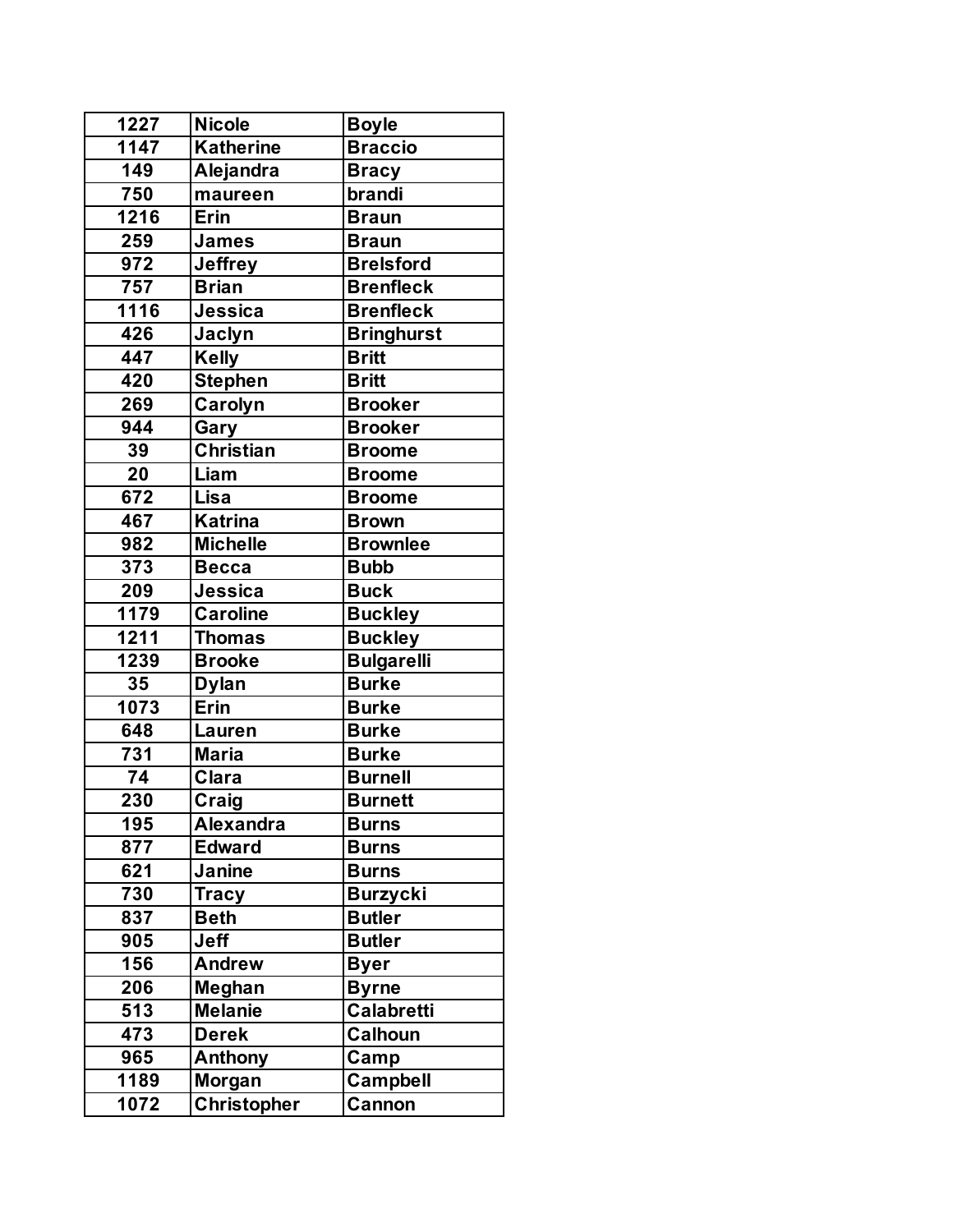| 433                | <b>Stephanie</b>   | Caprioli          |
|--------------------|--------------------|-------------------|
| $\overline{671}$   | <b>Suzanne</b>     | <b>Carabello</b>  |
| 1159               | Payge              | Carboni           |
| 1212               | <b>Sarah</b>       | <b>Cardwell</b>   |
| 799                | <b>David</b>       | Carlin            |
| 897                | <b>Mike</b>        | <b>Carlin</b>     |
| 898                | <b>Rose</b>        | Carlin            |
| 617                | <b>Kim</b>         | <b>Carter</b>     |
| 1060               | <b>Bridget</b>     | Casey             |
| 244                | <b>Brittany</b>    | Casey             |
| 1066               | <b>Mary</b>        | <b>Casey</b>      |
| $\overline{11}$ 55 | Cara               | <b>Cashman</b>    |
| 810                | <b>Rich</b>        | <b>Cashman</b>    |
| 662                | <b>Emmanuel</b>    | <b>CASTELLO</b>   |
| 456                | <b>Derek</b>       | <b>Cataldi</b>    |
| 416                | <b>Katherine</b>   | <b>Catalfano</b>  |
| 534                | <b>Kelly</b>       | <b>Cattau</b>     |
| 142                | <b>Sara</b>        | Cavallaro         |
| 33                 | <b>Brighton</b>    | <b>Chadwick</b>   |
| 630                | Whitney            | <b>Chadwick</b>   |
| 975                | Joseph             | <b>Charnetski</b> |
| 1077               | <b>Alyssa</b>      | <b>Chase</b>      |
| 981                | Lisa               | <b>Chase</b>      |
| 666                | <b>Alysia</b>      | <b>Chaves</b>     |
| 670                | <b>Terri</b>       | <b>Chelak</b>     |
| 411                | <b>Grace</b>       | <b>Chen</b>       |
| 1209               | <b>Michelle</b>    | <b>Cheshire</b>   |
| 360                | Jacob              | <b>Childs</b>     |
| 1053               | <b>Maura</b>       | <b>Christian</b>  |
| 129                | <b>Brian</b>       | Christopher       |
| 744                | <b>Kathy</b>       | <b>Cicala</b>     |
| 1097               | Jenna              | <b>Cikowski</b>   |
| 1117               | <b>Shannon</b>     | <b>Cikowski</b>   |
| 11                 | <b>Christopher</b> | <b>Citrino</b>    |
| 10                 | <b>Lucas</b>       | Citrino           |
| 12                 | <b>Nicholas</b>    | <b>Citrino</b>    |
| 454                | <b>Shannon</b>     | <b>Citrino</b>    |
| 959                | Jim                | <b>Clark</b>      |
| 517                | <b>Eric</b>        | <b>Clauson</b>    |
| 1064               | <b>Dylan</b>       | Claybaugh         |
| 450                | <b>Karlee</b>      | <b>Clemens</b>    |
| 1112               | <b>Noah</b>        | <b>Clemens</b>    |
| 853                | <b>Kelly</b>       | <b>Clement</b>    |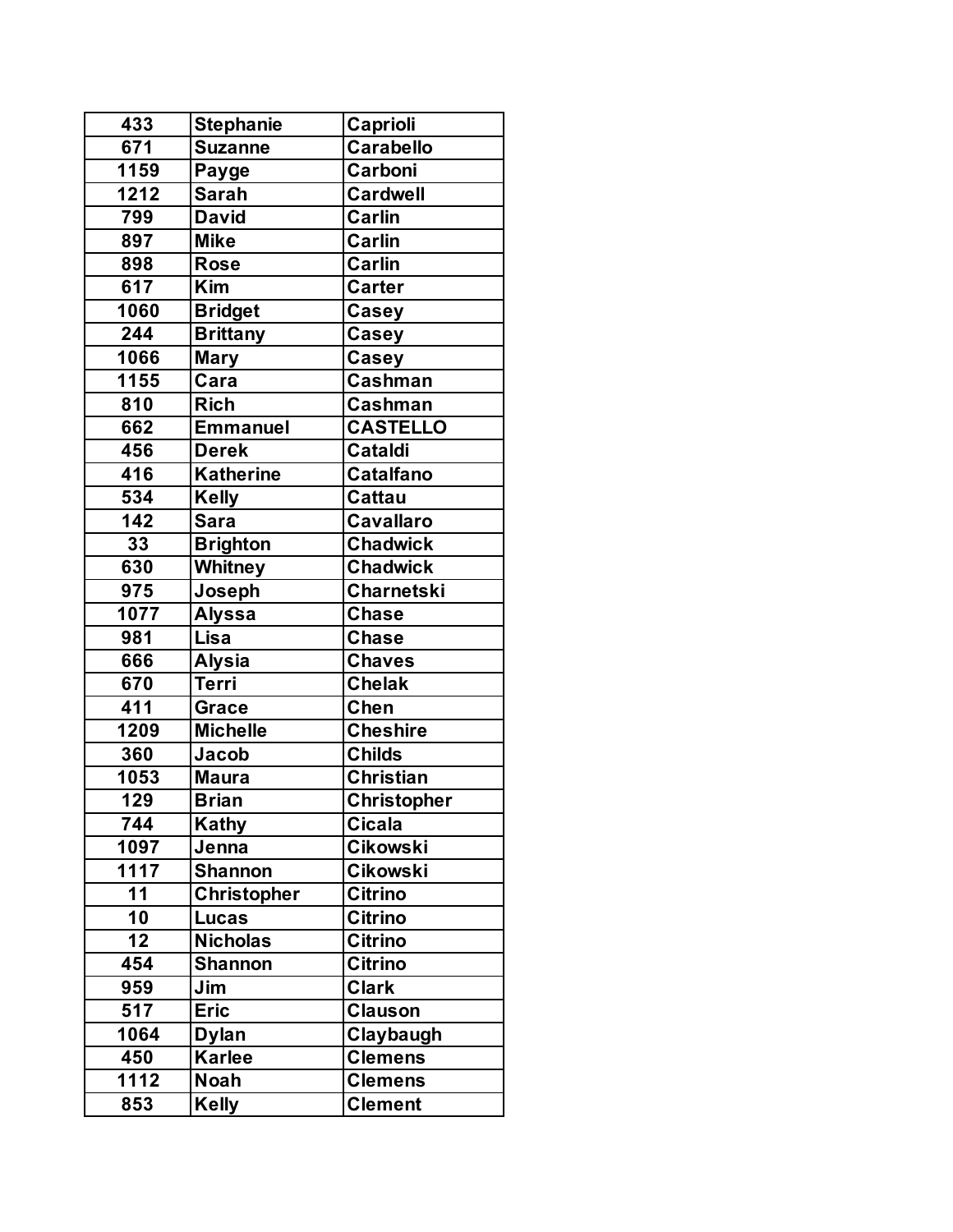| 654  | <b>Shawn</b>    | <b>Clifford</b>   |
|------|-----------------|-------------------|
| 1107 | <b>Kate</b>     | <b>Cliver</b>     |
| 54   | <b>Nick</b>     | <b>Cockerham</b>  |
| 788  | <b>Stacey</b>   | Cockerham         |
| 496  | Jenna           | Cohen             |
| 888  | Gary            | Colantonio        |
| 1002 | Carol           | <b>Collier</b>    |
| 1003 | <b>Richard</b>  | <b>Collier</b>    |
| 50   | <b>Brandon</b>  | <b>Collins</b>    |
| 554  | <b>Kate</b>     | <b>Collins</b>    |
| 21   | <b>Katie</b>    | <b>Collins</b>    |
| 181  | <b>Renante</b>  | Concepcion        |
| 182  | <b>Rosemary</b> | Concepcion        |
| 1218 | <b>Grace</b>    | <b>Connell</b>    |
| 166  | <b>Deb</b>      | <b>Conniff</b>    |
| 178  | Tim             | <b>Conniff</b>    |
| 311  | <b>Brendan</b>  | <b>Connolly</b>   |
| 928  | <b>Diane</b>    | Connor            |
| 956  | <b>Edward</b>   | <b>Connor</b>     |
| 804  | <b>Kathy</b>    | Connor            |
| 1202 | Aiden           | <b>Consalvo</b>   |
| 579  | Kimberly        | Corcoran          |
| 176  | <b>Douglas</b>  | Cordero           |
| 870  | <b>Rob</b>      | <b>Corlew</b>     |
| 771  | Vivian          | <b>Corlew</b>     |
| 304  | Laurie          | Corradetti        |
| 127  | <b>Michael</b>  | Cost              |
| 481  | Megan           | <b>Costik</b>     |
| 824  | sharon          | cowell            |
| 487  | <b>Heather</b>  | Craig             |
| 523  | <b>Stephen</b>  | Craig             |
| 747  | Cindy           | <b>Crayder</b>    |
| 726  | <b>Scott</b>    | Crayder           |
| 336  | <b>Timothy</b>  | <b>Creelman</b>   |
| 293  | <b>Bill</b>     | <b>Cricks</b>     |
| 294  | <b>Danielle</b> | <b>Cricks</b>     |
| 889  | <b>David</b>    | <b>Cristoforo</b> |
| 14   | <b>Claudia</b>  | <b>Crociata</b>   |
| 646  | <b>Mario</b>    | <b>Crociata</b>   |
| 1229 | <b>Nicki</b>    | Cronin            |
| 772  | Lisa            | <b>Crossley</b>   |
| 252  | <b>Alura</b>    | Croyle            |
| 1230 | <b>Michael</b>  | <b>Culbreath</b>  |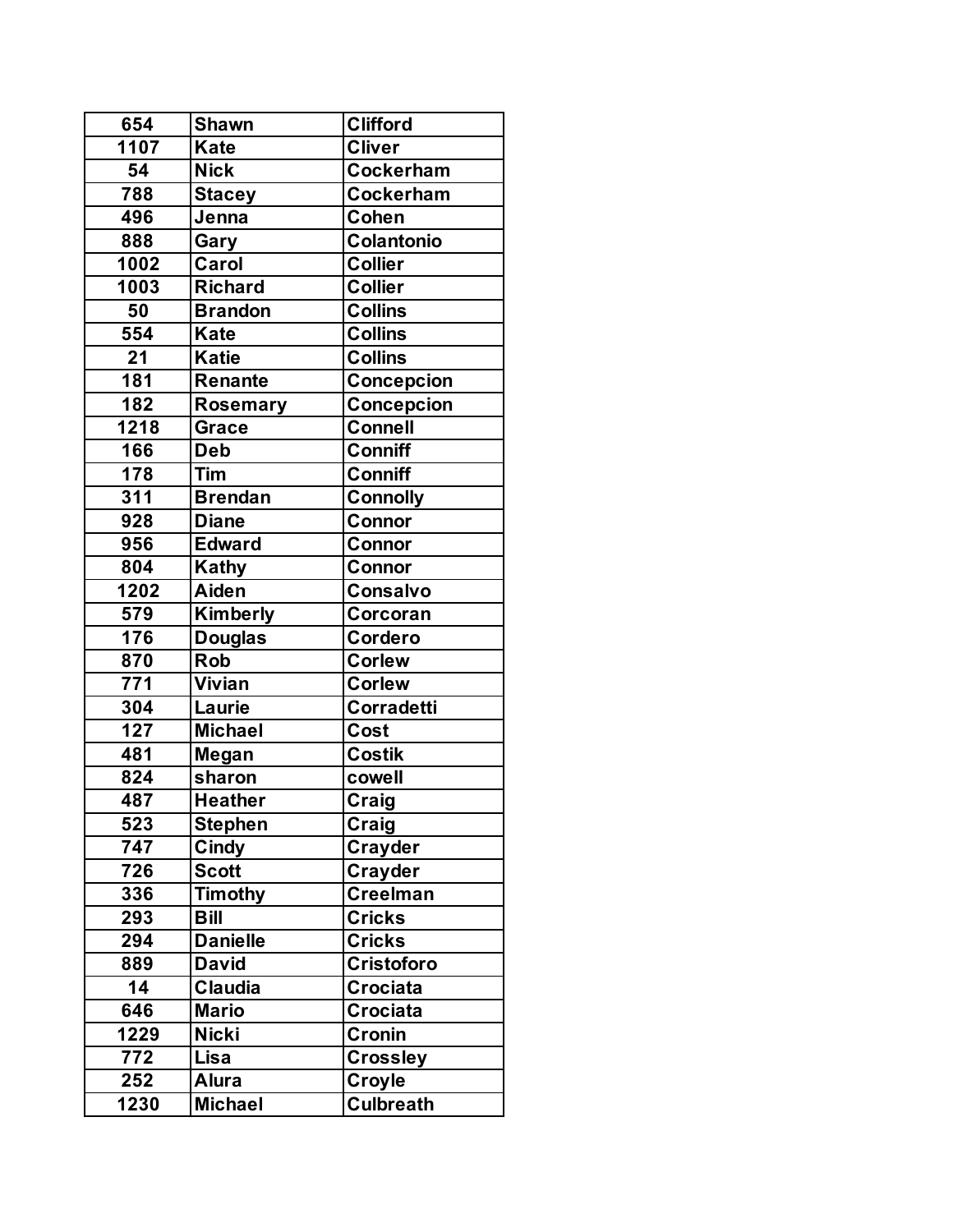| 493              | Joy              | <b>Cummando</b>     |
|------------------|------------------|---------------------|
| $\overline{943}$ | <b>Lawrence</b>  | Cunningham          |
| 1205             | <b>Natalie</b>   | Cunningham          |
| 553              | Angela           | Curry               |
| 800              | Paul             | Cutajar             |
| 328              | <b>Nicole</b>    | <b>Cwalina</b>      |
| 983              | <b>Michael</b>   | <b>DAgostino</b>    |
| 343              | <b>JONATHAN</b>  | <b>DAKU</b>         |
| 324              | <b>Lindsey</b>   | <b>Daku</b>         |
| 226              | Lexie            | <b>Daley</b>        |
| 1076             | <b>Peter</b>     | <b>Danielson</b>    |
| 885              | <b>Dave</b>      | <b>Danyluk</b>      |
| 557              | <b>Melissa</b>   | <b>Darcy</b>        |
| 1130             | <b>Stephan</b>   | <b>Dasneves</b>     |
| 774              | <b>Kristine</b>  | <b>Dastra</b>       |
| 929              | Janet            | <b>Dattilo</b>      |
| 337              | Rachel           | <b>Dattilo</b>      |
| 950              | <b>Tom</b>       | <b>Davis</b>        |
| 649              | <b>Alesia</b>    | De                  |
| $\overline{28}$  | <b>Hayley</b>    | <b>Dech</b>         |
| 442              | Paul             | <b>DeForest</b>     |
| 97               | <b>Chelsea</b>   | <b>Dehner</b>       |
| 706              | Jamie            | <b>DelaCruz</b>     |
| 505              | <b>Alexis</b>    | <b>DeLude</b>       |
| 5                | Ava              | <b>DeMeno</b>       |
| 969              | <b>Nicholas</b>  | <b>DeMeno</b>       |
| 783              | <b>Christina</b> | <b>DeMott</b>       |
| 1124             | <b>Chloe</b>     | <b>Dennerlein</b>   |
| 599              | <b>Melissa</b>   | <b>DePietro</b>     |
| 868              | <b>Chris</b>     | <b>Derby</b>        |
| 1065             | <b>Alexandra</b> | <b>Derrah</b>       |
| 1169             | <b>Danielle</b>  | <b>Derrah</b>       |
| 1134             | Abby             | <b>Derstine</b>     |
| 911              | Dan              | <b>DeSantis</b>     |
| 227              | <b>Arthur</b>    | <b>DiCasimirro</b>  |
| 22               | <b>Scott</b>     | <b>Dietrich III</b> |
| 475              | Renee            | <b>DiFrancesco</b>  |
| 134              | <b>Dorrie</b>    | <b>Dillalogue</b>   |
| 1162             | <b>Allanna</b>   | <b>Dippolito</b>    |
| 403              | <b>Brian</b>     | <b>Dirks</b>        |
| 515              | Linnzi           | <b>Dlauro</b>       |
| 268              | <b>Anatole</b>   | <b>Doak</b>         |
| 1245             | <b>Emile</b>     | <b>Doak</b>         |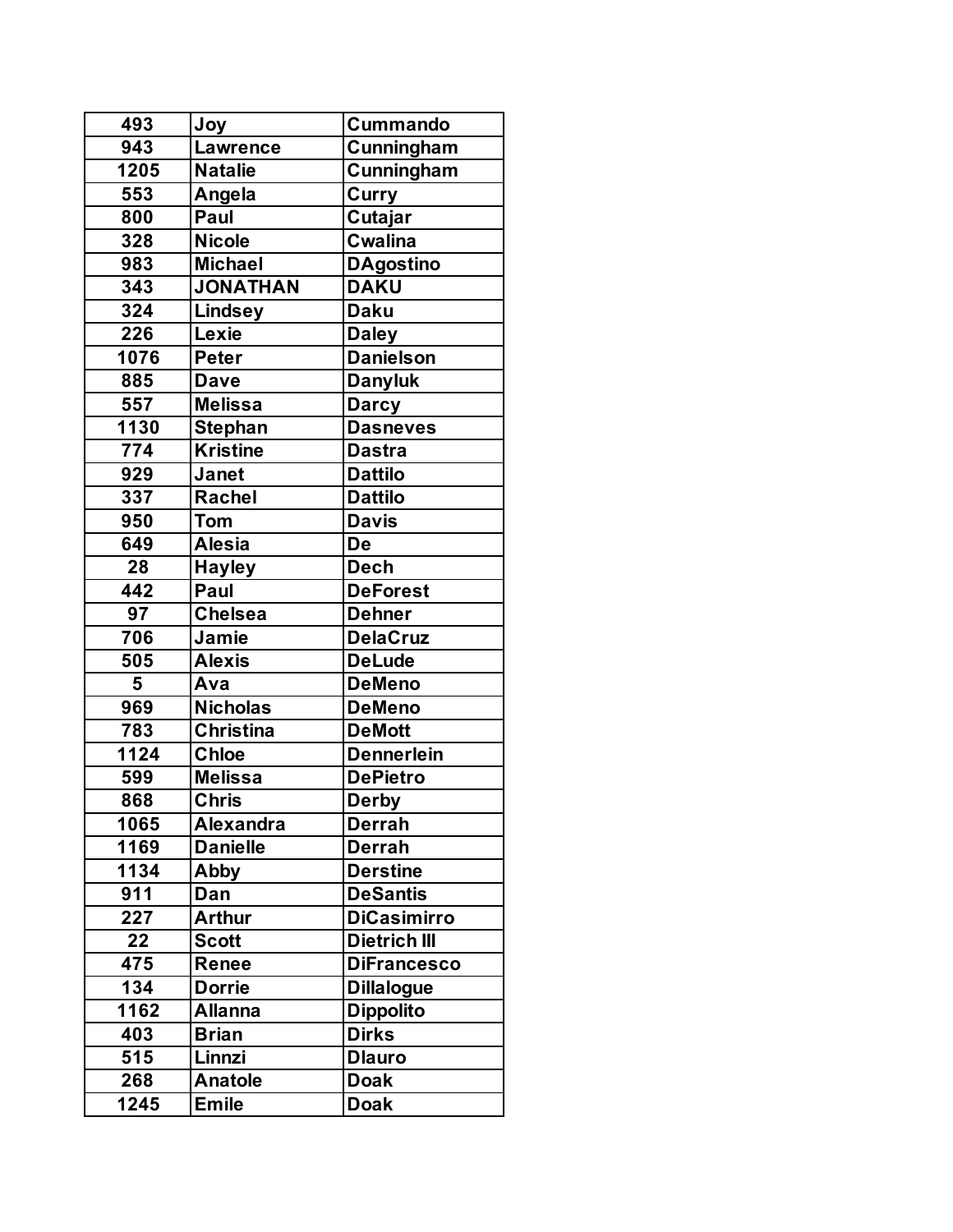| 135              | <b>Colleen</b>   | <b>Dolan</b>      |
|------------------|------------------|-------------------|
| $\overline{192}$ | <b>Maria</b>     | <b>Donahue</b>    |
| 288              | Sean             | <b>Donahue</b>    |
| 562              | <b>Melissa</b>   | <b>Donohue</b>    |
| 570              | <b>Bridget</b>   | <b>Donovan</b>    |
| 239              | <b>Stephanie</b> | Doran             |
| 329              | Christian        | <b>Dos Santos</b> |
| 986              | gregory          | doto              |
| 846              | Anne             | <b>Dougherty</b>  |
| 863              | <b>Vincent</b>   | <b>Dougherty</b>  |
| 1225             | <b>Katelyn</b>   | <b>Dow</b>        |
| 724              | Jason            | <b>Drissel</b>    |
| 789              | Gina             | <b>Duchossois</b> |
| 1160             | <b>Emma</b>      | <b>Duffy</b>      |
| 851              | <b>Maria</b>     | <b>Duffy</b>      |
| 663              | <b>Rebecca</b>   | <b>DUKE</b>       |
| 1149             | <b>Emily</b>     | <b>Dunigan</b>    |
| 856              | <b>Sandy</b>     | <b>Dunigan</b>    |
| 331              | Laison           | <b>Dunnavant</b>  |
| $\overline{73}$  | <b>Grace</b>     | <b>Durkin</b>     |
| 1058             | <b>Brian</b>     | Durkin Jr         |
| 161              | <b>Steve</b>     | <b>Dvorchak</b>   |
| 71               | <b>Stevie</b>    | <b>Dvorchak</b>   |
| 491              | <b>Susan</b>     | <b>Dziedzic</b>   |
| 281              | Cody             | <b>Edling</b>     |
| 952              | <b>Bob</b>       | <b>Edwards</b>    |
| 1074             | <b>Brandon</b>   | <b>Edwards</b>    |
| 924              | <b>Caroline</b>  | <b>Edwards</b>    |
| 1103             | <b>Frederick</b> | <b>Edwards</b>    |
| 912              | Joanne           | <b>Edwards</b>    |
| 946              | <b>Richard</b>   | <b>Edwards</b>    |
| 665              | <b>Michelle</b>  | Egan              |
| 143              | Jaime            | <b>Eilbacher</b>  |
| 691              | <b>Brian</b>     | <b>Elias</b>      |
| 6                | Katie            | <b>Elias</b>      |
| 715              | <b>James</b>     | <b>Ellis</b>      |
| 677              | <b>Kristina</b>  | <b>Elmer</b>      |
| 387              | <b>Rita</b>      | <b>Elmer</b>      |
| 636              | <b>Beckey</b>    | Eng               |
| 482              | Anne             | <b>English</b>    |
| 457              | Jeremy           | <b>English</b>    |
| 460              | Anne             | <b>Ennis</b>      |
| 1108             | <b>Aubrey</b>    | <b>Errickson</b>  |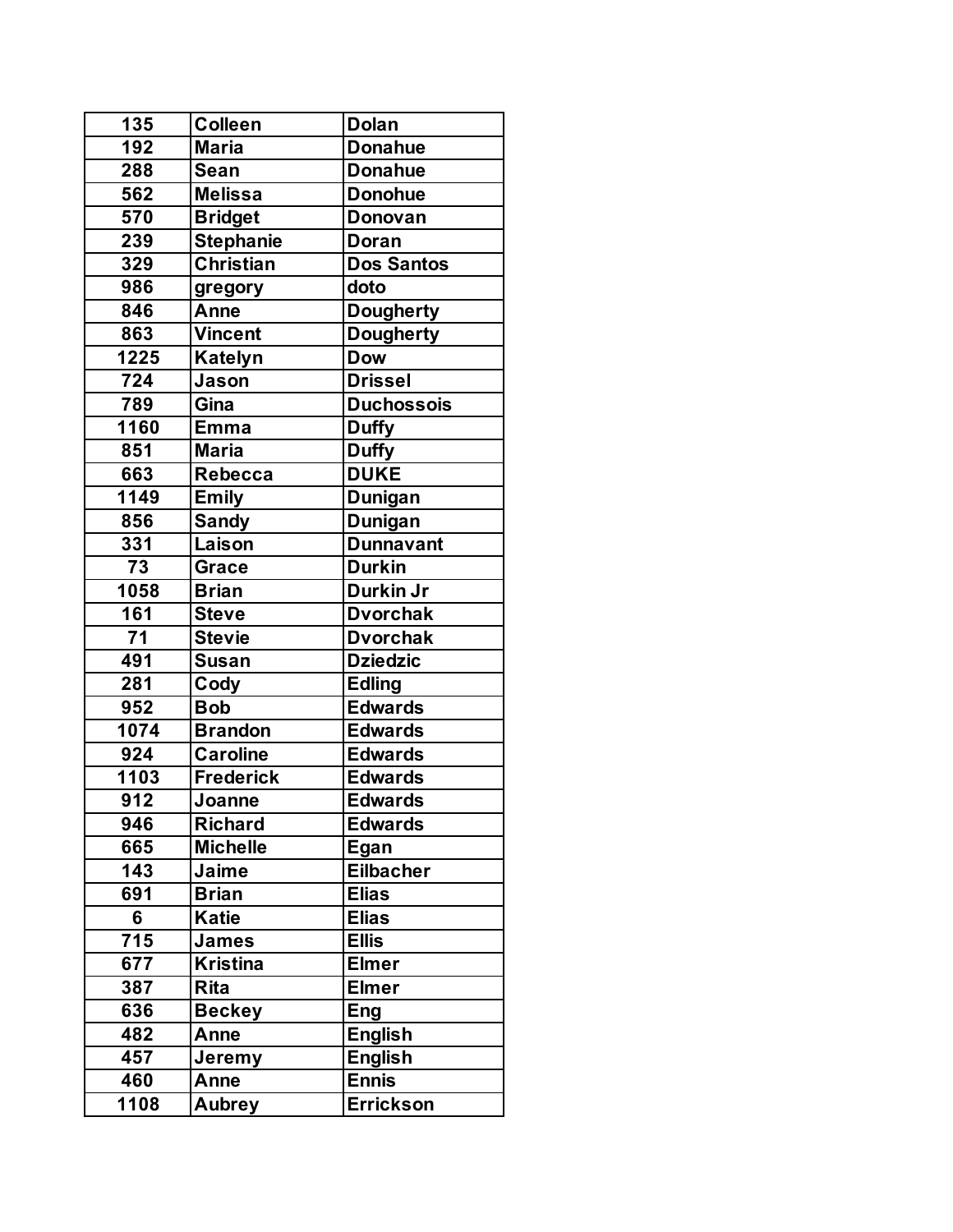| 497  | <b>Chris</b>      | <b>Esbensen</b>  |
|------|-------------------|------------------|
| 498  | <b>DIANNE</b>     | <b>Esbensen</b>  |
| 276  | <b>Daniel</b>     | <b>Eshbach</b>   |
| 277  | Laurel            | <b>Eshbach</b>   |
| 1056 | Lauryn            | Fahey            |
| 1049 | <b>Neasa</b>      | Fahy             |
| 594  | <b>Thomas</b>     | Falcon           |
| 1217 | Katelyn           | <b>Farrall</b>   |
| 1238 | Caitlyn           | <b>Fasano</b>    |
| 1237 | <b>Michael</b>    | <b>Fasano</b>    |
| 821  | patty             | fasano           |
| 1129 | <b>Thomas</b>     | <b>Fasano</b>    |
| 843  | <b>Robert</b>     | <b>Faure</b>     |
| 120  | <b>Matthew</b>    | Fegarsky         |
| 57   | <b>Nathan</b>     | Fegarsky         |
| 823  | Joseph            | Feher            |
| 465  | Yelena and        | <b>Feldkamp</b>  |
| 355  | <b>Marquita</b>   | <b>Feldman</b>   |
| 1106 | Vivian            | <b>Feliciani</b> |
| 563  | <b>Colleen</b>    | <b>Felix</b>     |
| 873  | <b>Brian</b>      | <b>Fellin</b>    |
| 1140 | <b>Emily</b>      | <b>Fennell</b>   |
| 845  | <b>Sally</b>      | Ferguson         |
| 725  | <b>Allison</b>    | <b>Ferrante</b>  |
| 632  | <b>Patrick</b>    | <b>Finley</b>    |
| 1150 | <b>Victoria</b>   | <b>Finley</b>    |
| 532  | Ryan              | <b>Fitch</b>     |
| 425  | Evan              | <b>Flannery</b>  |
| 900  | <b>Christine</b>  | Flannigan        |
| 935  | <b>Mary Carol</b> | Flannigan        |
| 1186 | <b>Chelsea</b>    | <b>Flore</b>     |
| 796  | <b>Karen</b>      | <b>Flore</b>     |
| 300  | <b>Michael</b>    | Fodor            |
| 640  | Tim               | Ford             |
| 483  | <b>JOSH</b>       | <b>FORMAN</b>    |
| 705  | Jason             | Fox              |
| 687  | Judith            | Fox              |
| 386  | Kate              | Fox              |
| 809  | Judy              | <b>Franklin</b>  |
| 667  | <b>Ellen</b>      | <b>Frazier</b>   |
| 728  | <b>Kathleen</b>   | <b>Freer</b>     |
| 619  | <b>Stacey</b>     | Friel            |
| 462  | R.J.              | <b>Fuerst</b>    |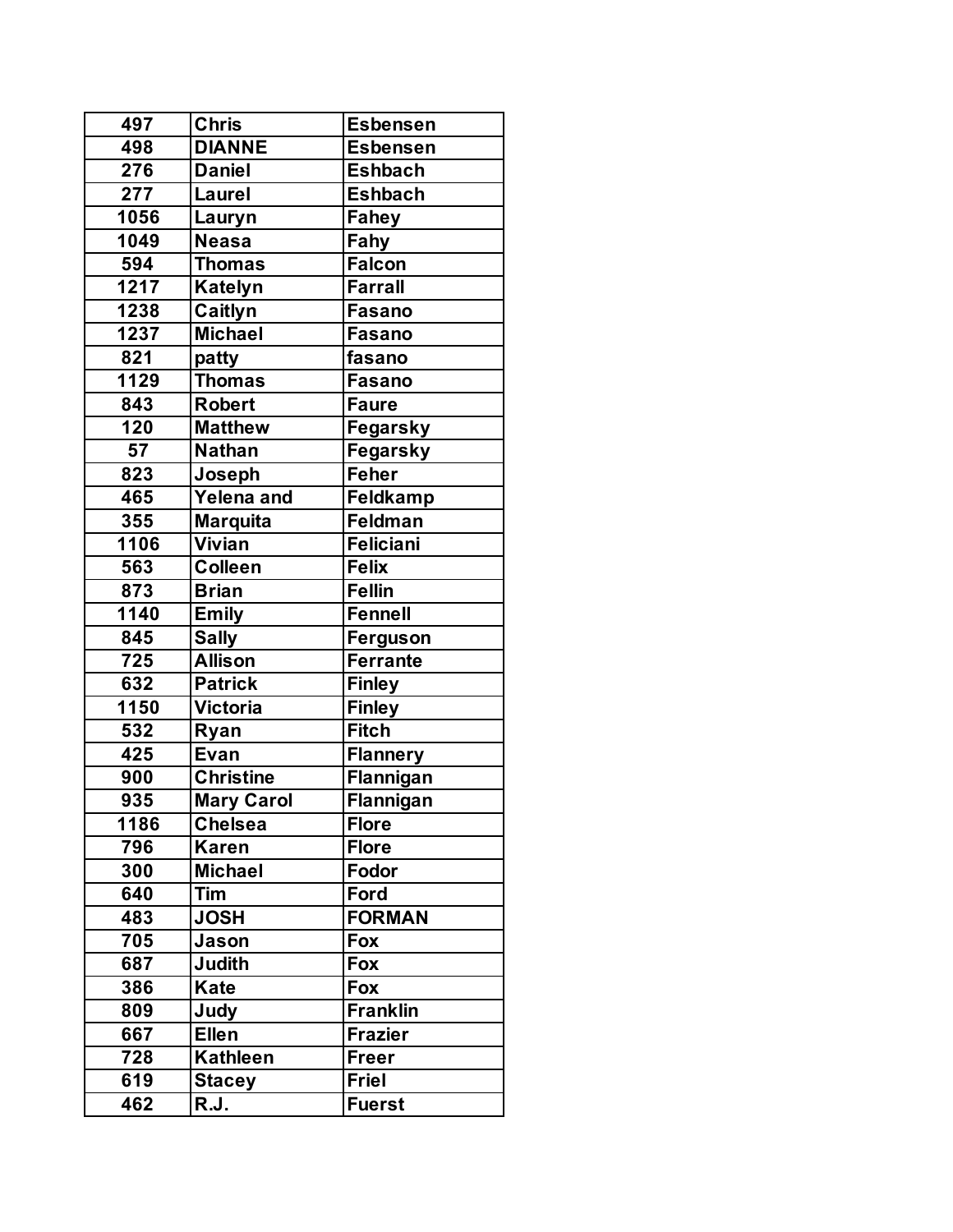| 362             | Will             | Fuller           |
|-----------------|------------------|------------------|
| $\overline{26}$ | Carson           | <b>Fulmer</b>    |
| 605             | Dana             | <b>Fulmer</b>    |
| 436             | <b>Stephanie</b> | Gaal             |
| 587             | <b>Frank</b>     | Gagliardi        |
| 1126            | <b>Andrew</b>    | Gal              |
| 852             | <b>Deanna</b>    | Galanti          |
| 446             | <b>Catherine</b> | Gallagher        |
| 1228            | <b>Christina</b> | Gallagher        |
| 736             | John             | Gallagher        |
| 758             | Kerry            | Gallagher        |
| 224             | <b>Keith</b>     | <b>Gallen</b>    |
| 495             | <b>Patti</b>     | <b>Gandolfo</b>  |
| 1247            | <b>Taylor</b>    | <b>Gandolfo</b>  |
| 1170            | Lauren           | Gannon           |
| 1132            | <b>Ally</b>      | Garber           |
| 659             | <b>Sean</b>      | Gargan           |
| 208             | Jenna            | <b>Gault</b>     |
| 713             | <b>Andrea</b>    | Gdonski          |
| 27              | Jacob            | <b>Geddes</b>    |
| 469             | <b>Kristin</b>   | <b>Geddes</b>    |
| 309             | Jamie            | Genevie          |
| 280             | <b>Thomas</b>    | Genevie          |
| 377             | Jaize            | George           |
| 999             | <b>Mary</b>      | Gerdelmann       |
| 346             | <b>JAMES</b>     | <b>GIACCIO</b>   |
| 922             | <b>Marco</b>     | <b>Giallella</b> |
| 962             | Joseph           | <b>Gilbert</b>   |
| 766             | <b>Michael</b>   | <b>Gilbert</b>   |
| 279             | <b>David</b>     | Gildea           |
| 80              | <b>Suzanne</b>   | Gildea           |
| 510             | <b>Terri</b>     | <b>Gillespie</b> |
| 418             | <b>Christie</b>  | <b>Gimbal</b>    |
| 1094            | <b>Maeve</b>     | <b>Gimbert</b>   |
| 139             | Oliver           | <b>Gingrich</b>  |
| 72              | Owen             | Gingrich         |
| 144             | <b>Frederick</b> | <b>Gissubel</b>  |
| 60              | <b>Silas</b>     | <b>Gissubel</b>  |
| 907             | Gail             | <b>Gitzlaff</b>  |
| 9               | Joseph           | Giuliani         |
| 400             | <b>Stefano</b>   | Giuliani         |
| 998             | peter            | glenn            |
| 392             | <b>Nick</b>      | Gogno            |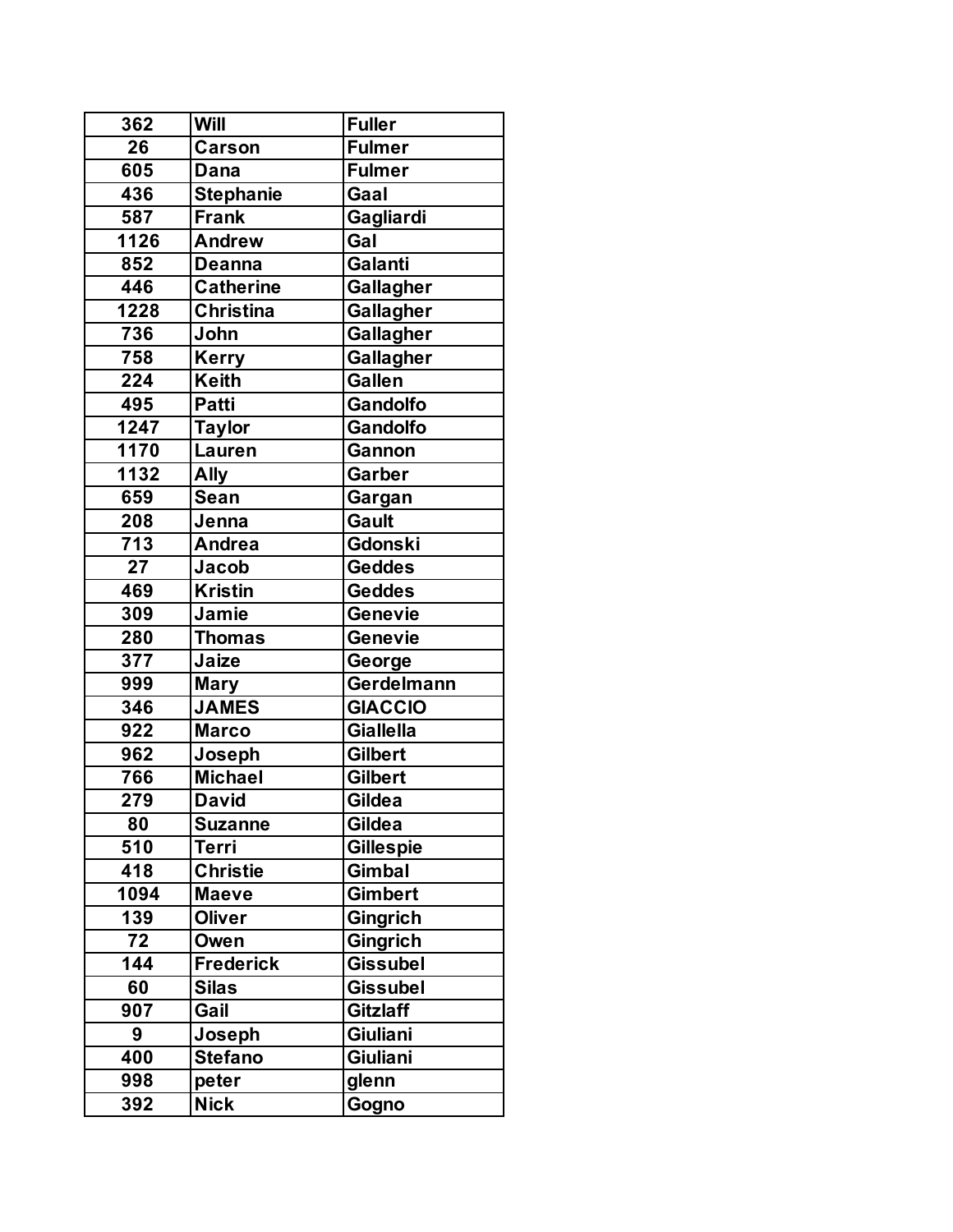| 316  | <b>Melanie</b>   | Gogoj            |
|------|------------------|------------------|
| 967  | <b>Robert</b>    | Gogoj            |
| 645  | Ryan             | Goldblum         |
| 95   | <b>Daniel</b>    | Gordon           |
| 179  | Gina             | Gordon           |
| 93   | <b>Matthew</b>   | Gordon           |
| 152  | <b>Bob</b>       | <b>GORMLEY</b>   |
| 552  | <b>Steve</b>     | Gourley          |
| 1059 | Megan            | Gozdan           |
| 864  | <b>Patricia</b>  | <b>Graefe</b>    |
| 421  | <b>Kristi</b>    | <b>Gramlich</b>  |
| 503  | <b>Michelle</b>  | <b>Gramlich</b>  |
| 921  | <b>Denise</b>    | <b>Granlun</b>   |
| 939  | Karl             | <b>Granlun</b>   |
| 588  | Jill             | <b>Grasso</b>    |
| 124  | Jessica          | <b>Greaser</b>   |
| 210  | Jamie            | Green            |
| 904  | Tim              | Green            |
| 832  | <b>Rick</b>      | <b>Greene</b>    |
| 352  | <b>Nick</b>      | Gregorio         |
| 1089 | <b>Kevin</b>     | <b>Gresh</b>     |
| 890  | <b>Tobie</b>     | <b>Grimes</b>    |
| 1192 | <b>Emily</b>     | Groegler         |
| 1052 | Abby             | <b>Groff</b>     |
| 170  | Jill             | Groff            |
| 180  | Jim              | Groff            |
| 1051 | <b>Molly</b>     | Groff            |
| 401  | Ari              | <b>Gross</b>     |
| 881  | Gary             | Grzywacz         |
| 526  | Jennifer         | Guido            |
| 1145 | Meghan           | <b>Gunther</b>   |
| 207  | Kaitlyn          | <b>Haddad</b>    |
| 506  | <b>Michele</b>   | <b>Haddon</b>    |
| 732  | Kimberly         | <b>Haidacher</b> |
| 797  | <b>Victor</b>    | <b>Haidacher</b> |
| 737  | Jon              | <b>Halderson</b> |
| 699  | <b>Stephanie</b> | <b>Halderson</b> |
| 564  | Jameka           | Hall             |
| 598  | <b>Ashley</b>    | Han              |
| 23   | <b>Caleb</b>     | Han              |
| 830  | <b>Matthew</b>   | <b>Handel</b>    |
| 1167 | <b>Lauren</b>    | <b>Hankey</b>    |
| 880  | <b>Robert</b>    | <b>Hankey</b>    |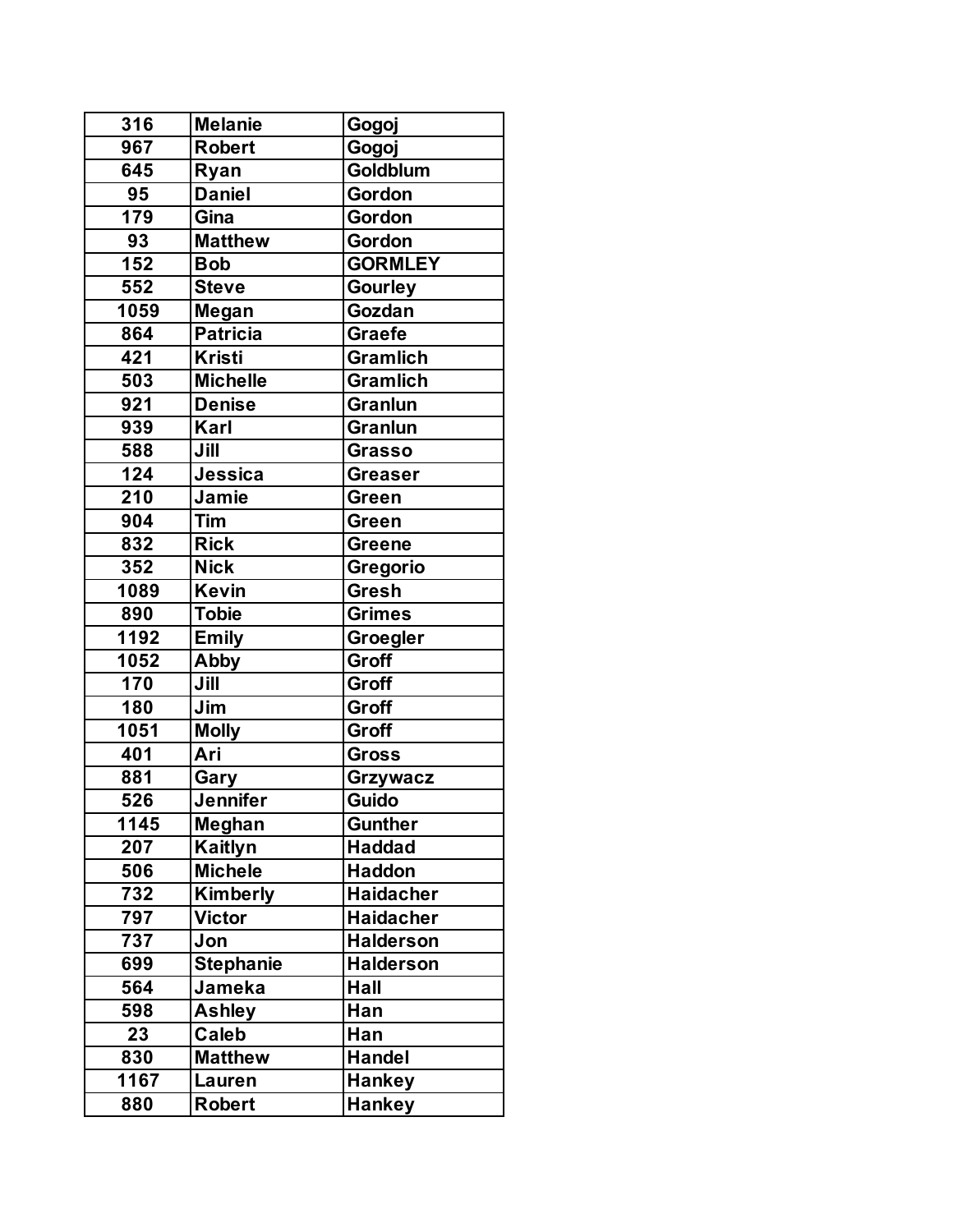| 88               | <b>Apisri</b>   | <b>Harjes</b>       |
|------------------|-----------------|---------------------|
| $\overline{814}$ | Paula           | <b>Harland</b>      |
| 718              | <b>Heather</b>  | <b>Harrington</b>   |
| 779              | Linda           | <b>Harris</b>       |
| 1102             | <b>Hallie</b>   | <b>Harrison</b>     |
| 815              | <b>Mike</b>     | <b>Harrison</b>     |
| 694              | <b>Renee</b>    | <b>Harrison</b>     |
| 264              | Casey           | <b>Hart</b>         |
| 283              | Jason           | <b>Hartman</b>      |
| 1101             | Nathan          | <b>Hartman</b>      |
| 887              | <b>Curtis</b>   | <b>Hartranft</b>    |
| 1128             | <b>Hailey</b>   | <b>Hartwick</b>     |
| 287              | <b>Charlie</b>  | <b>Hartzell</b>     |
| 679              | Andy            | <b>Hassett</b>      |
| 678              | <b>Sunny</b>    | <b>Hassett</b>      |
| 995              | <b>Stanley</b>  | <b>Hatch</b>        |
| 1213             | <b>Macie</b>    | <b>Hauck</b>        |
| 218              | <b>Robert</b>   | <b>Hayes</b>        |
| 107              | alex            | haynie              |
| 81               | ana             | haynie              |
| 263              | <b>Melissa</b>  | Haywood             |
| 16               | <b>Albert</b>   | He                  |
| 1091             | <b>Devon</b>    | <b>Heckard</b>      |
| 1246             | Lisa            | <b>Hediger</b>      |
| 322              | <b>Rachel</b>   | <b>Hediger</b>      |
| 936              | Tim             | Hediger             |
| 358              | <b>Heidi</b>    | <b>Heintz</b>       |
| 191              | Jessica         | <b>Heitzenrater</b> |
| 994              | <b>Daniel</b>   | <b>Heller</b>       |
| 704              | Linda           | <b>Helm</b>         |
| 215              | <b>Ashley</b>   | <b>Hembrick</b>     |
| 914              | Jean            | <b>Hembrick</b>     |
| 1001             | Jamie           | <b>Hemmerle</b>     |
| 100              | <b>Shannon</b>  | <b>Hemmerle</b>     |
| 675              | <b>Chantal</b>  | <b>Hendrzak</b>     |
| 31               | <b>Samantha</b> | <b>Hendrzak</b>     |
| 380              | <b>Chris</b>    | Henigan             |
| 169              | <b>Tamar</b>    | <b>Hennessy</b>     |
| 185              | <b>Ellen</b>    | <b>Henry</b>        |
| 157              | <b>Jeff</b>     | <b>Henry</b>        |
| 186              | Will            | <b>Henry</b>        |
| 1075             | <b>Kelly</b>    | <b>Herd</b>         |
| 989              | <b>Michele</b>  | <b>Herd</b>         |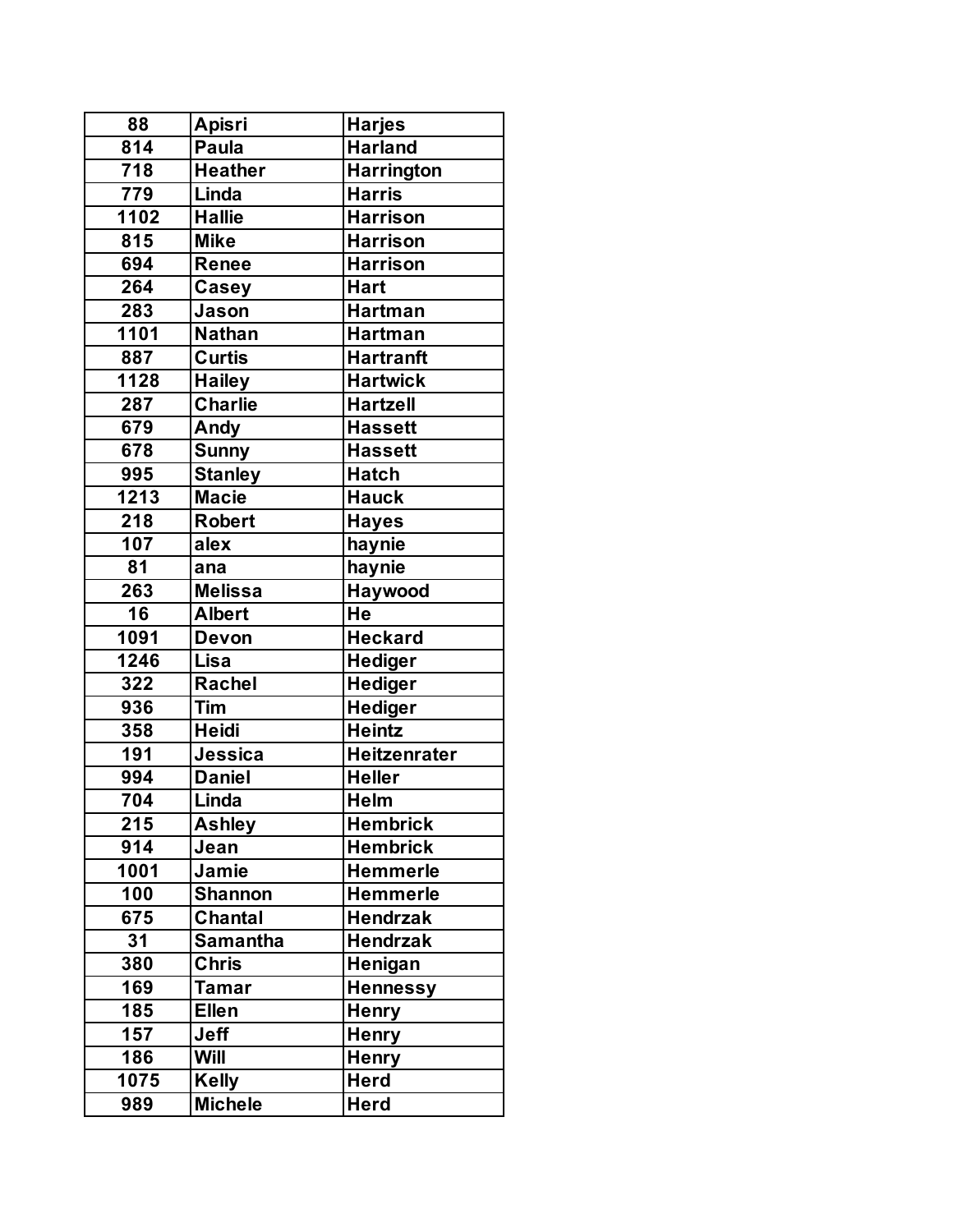| 710               | Ana              | Hernandez         |
|-------------------|------------------|-------------------|
| 945               | George           | <b>Hershey</b>    |
| 514               | <b>Ashley</b>    | <b>Hershowitz</b> |
| 486               | <b>Bradley</b>   | <b>Hess</b>       |
| 838               | <b>Careen</b>    | <b>Hickey</b>     |
| 639               | January          | <b>Higgins</b>    |
| 784               | <b>Melissa</b>   | <b>Higgins</b>    |
| 162               | <b>Matthew</b>   | <b>Hilbush</b>    |
| 429               | Adam             | <b>Hill</b>       |
| 603               | <b>Tony</b>      | <b>Hirschman</b>  |
| 219               | Zachary          | Hoagland          |
| 82                | Ali              | <b>Hoch</b>       |
| 855               | Jim              | <b>Hoeksema</b>   |
| 978               | Penny            | <b>Hoeltzel</b>   |
| 709               | <b>Michele</b>   | Hoenig            |
| 957               | George           | <b>Holland</b>    |
| 520               | Megan            | <b>Holm</b>       |
| 913               | <b>Helen</b>     | <b>Holweger</b>   |
| $\overline{7}$ 43 | <b>Mara</b>      | <b>Honicker</b>   |
| 216               | <b>SHANE</b>     | <b>HOPKINS</b>    |
| 759               | <b>STEPHANIE</b> | <b>HORVATH</b>    |
| 52                | <b>Carter</b>    | <b>Houlihan</b>   |
| 740               | Kelly            | Houlihan          |
| 916               | <b>Robert</b>    | <b>Howell</b>     |
| 1206              | Joshua           | <b>Hrynda</b>     |
| 99                | lan              | <b>Huffnagle</b>  |
| 116               | <b>Ashley</b>    | <b>Hughes</b>     |
| 151               | <b>Bernie</b>    | <b>Hughes</b>     |
| 700               | <b>Christina</b> | <b>Hughes</b>     |
| 1210              | <b>Danielle</b>  | <b>Hughes</b>     |
| 266               | <b>Kristen</b>   | <b>Hummel</b>     |
| 932               | <b>Claudia</b>   | <b>Huot</b>       |
| 973               | <b>Brenda</b>    | <b>Hurst</b>      |
| 991               | Paul             | <b>Hurst</b>      |
| 1071              | Sean             | Hurst             |
| 1163              | <b>Nick</b>      | lannuzzi          |
| 365               | Lauren           | Ingram            |
| 1119              | <b>Vincent</b>   | <b>Isabella</b>   |
| 923               | Greg             | Jablonski         |
| 790               | <b>William</b>   | <b>Jackson</b>    |
| 404               | Joanna           | Jaeger            |
| 471               | Megan            | Jaeger            |
| 428               | <b>Mike</b>      | Jaeger            |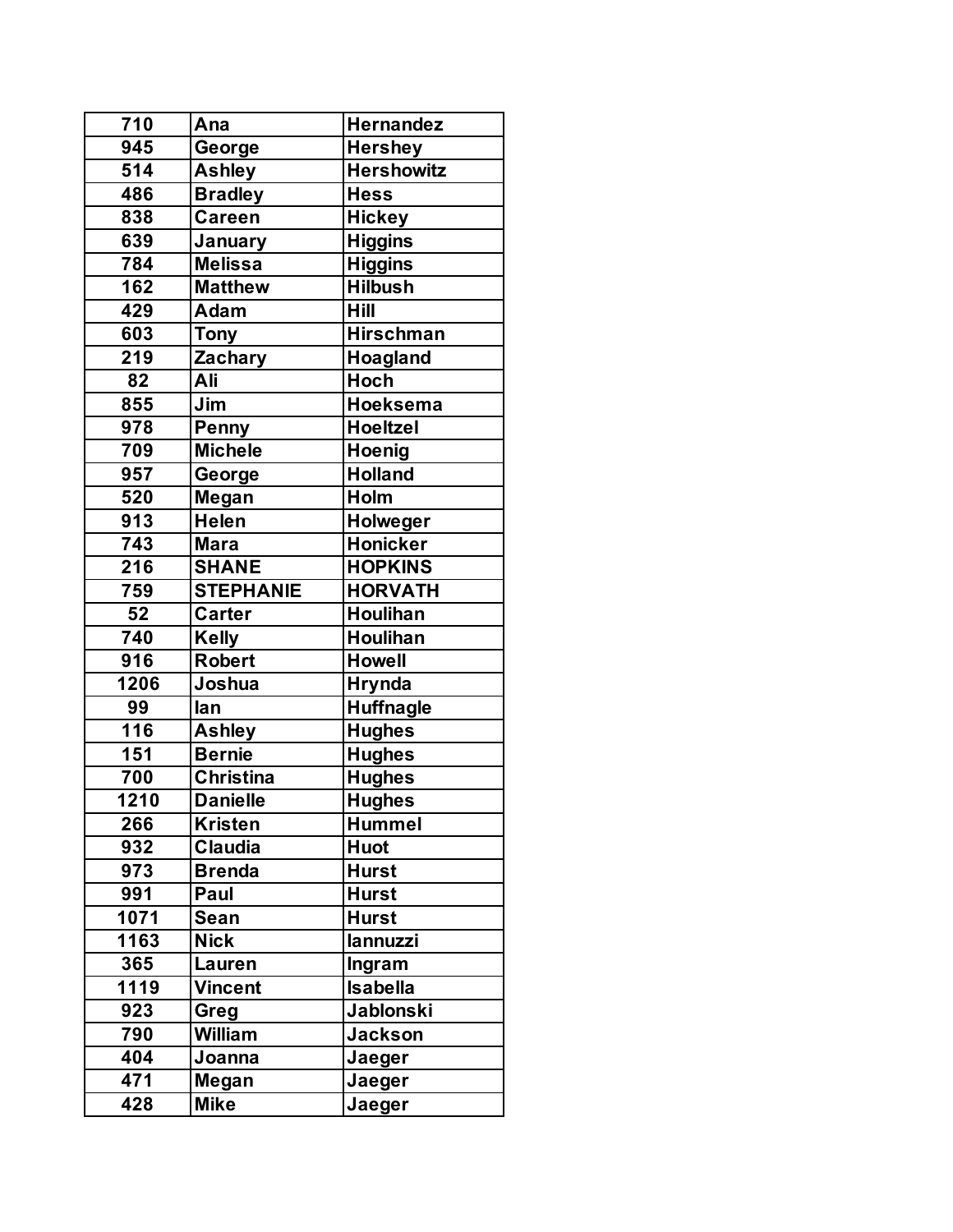| 813             | Linda              | <b>James</b>     |
|-----------------|--------------------|------------------|
| 375             | Erin               | <b>Janssens</b>  |
| 976             | Tom                | <b>Jennings</b>  |
| 647             | <b>David</b>       | Jerdan           |
| 92              | Cody               | <b>Jett</b>      |
| 345             | <b>Edward</b>      | <b>Jett</b>      |
| 1172            | <b>Mandy</b>       | Jiang            |
| 310             | Tim                | <b>Jimenez</b>   |
| 285             | <b>Marianne</b>    | <b>Jimenez</b>   |
| 117             | <b>Amanda</b>      | <b>Johnson</b>   |
| 137             | yarmeka            | johnson          |
| 1201            | <b>Jerald</b>      | <b>Johnston</b>  |
| 910             | <b>Robert</b>      | <b>Johnston</b>  |
| $\overline{37}$ | <b>Andrew</b>      | <b>Jones</b>     |
| 622             | <b>Bruce</b>       | <b>Jones</b>     |
| 616             | Rhonda             | <b>Jones</b>     |
| 101             | Gina               | <b>Jonhson</b>   |
| 56              | <b>Tanner</b>      | Joseph           |
| 867             | Yale               | Joseph           |
| 49              | Zoey               | Joseph           |
| 123             | Jen                | Juarez           |
| 1156            | <b>Andrew</b>      | Judge            |
| 1083            | Stephanie          | Judge            |
| 432             | <b>Justin</b>      | Jue              |
| 1092            | Amy                | <b>Kaehler</b>   |
| 589             | <b>Jennifer</b>    | Kampf            |
| 326             | Lauren             | <b>Kapusta</b>   |
| 368             | Julie              | <b>Karcher</b>   |
| 531             | <b>Amanda</b>      | <b>Kary</b>      |
| 111             | $\overline{C}$ had | <b>Kashub</b>    |
| 104             | Kai                | <b>Kasiguran</b> |
| 707             | Vira               | <b>Katolik</b>   |
| 592             | <b>Micki</b>       | <b>Kearney</b>   |
| 690             | Ralph              | Kearney          |
| 545             | <b>Maureen</b>     | Keegan           |
| 38              | <b>Molly</b>       | Keegan           |
| 292             | John               | Keenan           |
| 236             | <b>Matthew</b>     | Kehr             |
| 46              | Rebecca            | <b>Keitz</b>     |
| 64              | Sam                | <b>Kelchner</b>  |
| 323             | Jess               | <b>Kelly</b>     |
| 301             | <b>Kevin</b>       | <b>Kelly</b>     |
| 1219            | <b>Beth</b>        | Kemmerer         |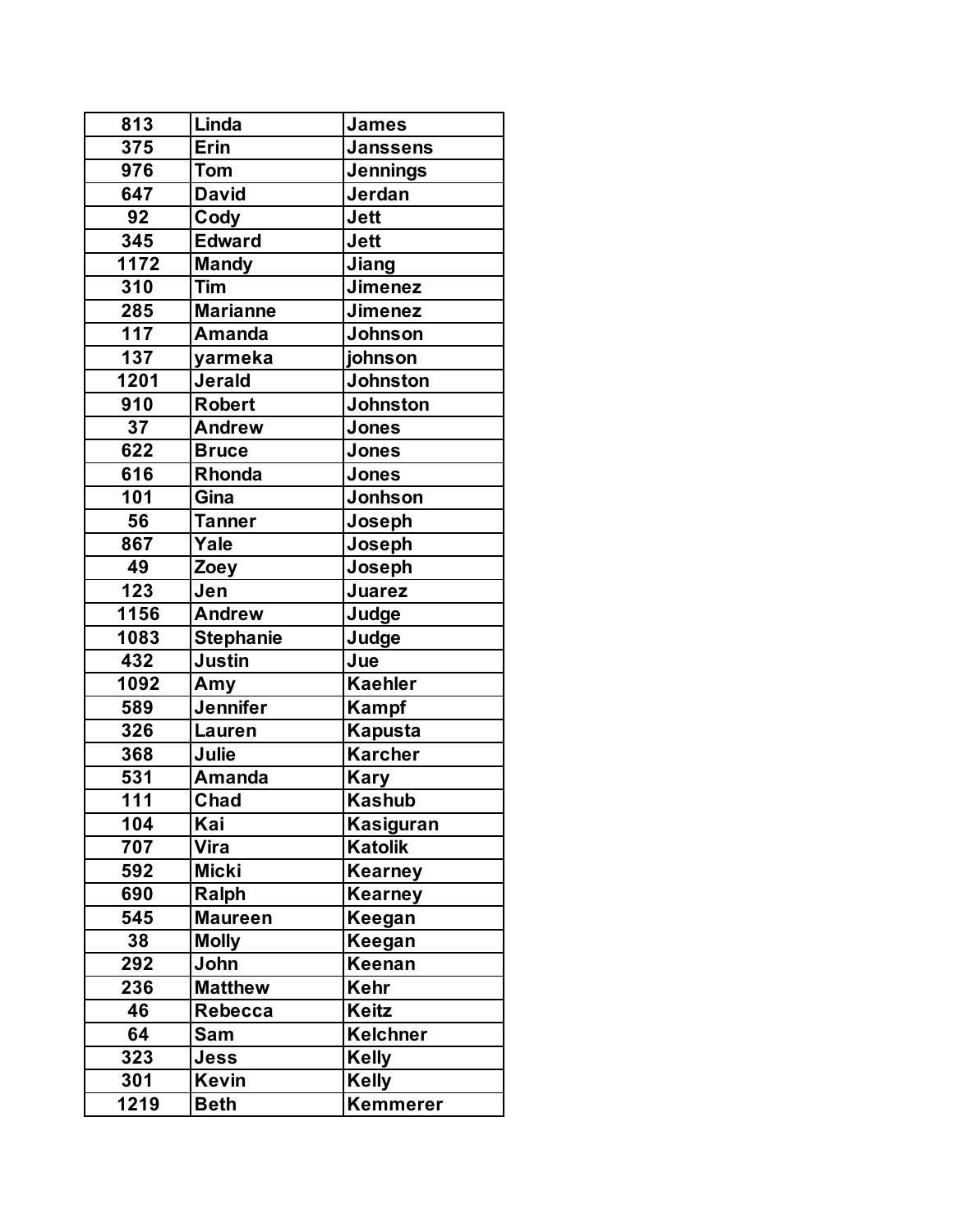| 1173 | Justin            | <b>Kemmerer</b>  |
|------|-------------------|------------------|
| 748  | <b>Haley</b>      | <b>Kermis</b>    |
| 45   | <b>Matthew</b>    | <b>Kermis</b>    |
| 405  | Amy               | Kern-Ziesche     |
| 842  | Lori              | Kerney           |
| 993  | <b>Bill</b>       | Kettelberger     |
| 1242 | Dara              | Keyser           |
| 575  | <b>Aroun</b>      | Khemdy           |
| 439  | <b>Scott</b>      | <b>Kiefer</b>    |
| 896  | John              | <b>Kiker</b>     |
| 1191 | <b>Clifford</b>   | Kim              |
| 785  | Sonya             | <b>Kimball</b>   |
| 412  | <b>Kevin</b>      | <b>Kline</b>     |
| 378  | <b>Emily</b>      | <b>Kline</b>     |
| 1190 | Megan             | Klosterman       |
| 379  | <b>Mandy</b>      | Knoll            |
| 356  | <b>Scott</b>      | Knoll            |
| 312  | Jonathan          | <b>Knowles</b>   |
| 18   | <b>Madeline</b>   | Koch             |
| 509  | <b>Michael</b>    | <b>Koch</b>      |
| 58   | <b>Brandon</b>    | Kochanski        |
| 62   | <b>Hayden</b>     | <b>Kochanski</b> |
| 527  | <b>Michael</b>    | Kochanski        |
| 94   | <b>Celia</b>      | <b>Koehl</b>     |
| 363  | <b>Jacqueline</b> | Kohl             |
| 653  | <b>Robert</b>     | Komorowski       |
| 878  | Lori              | <b>Kosich</b>    |
| 703  | Anita             | <b>Kosmala</b>   |
| 494  | Megan             | Kostyak          |
| 685  | Lester            | <b>Kovacs</b>    |
| 996  | <b>Andrew</b>     | <b>Kowalick</b>  |
| 202  | <b>Natasha</b>    | <b>Kozlyuk</b>   |
| 106  | <b>Caroline</b>   | <b>Kral</b>      |
| 544  | Jason             | <b>Kramer</b>    |
| 325  | <b>LeeAnn</b>     | Kramer           |
| 339  | <b>Katie</b>      | <b>Kratz</b>     |
| 141  | <b>Adele</b>      | <b>Krauth</b>    |
| 175  | <b>Dub</b>        | <b>Krauth</b>    |
| 234  | <b>Amalie</b>     | Kreitman         |
| 341  | Aileen            | <b>Kroon</b>     |
| 150  | Jesse             | <b>Kuiper</b>    |
| 722  | Jen               | <b>Kulak</b>     |
| 171  | Gary              | <b>Kulp</b>      |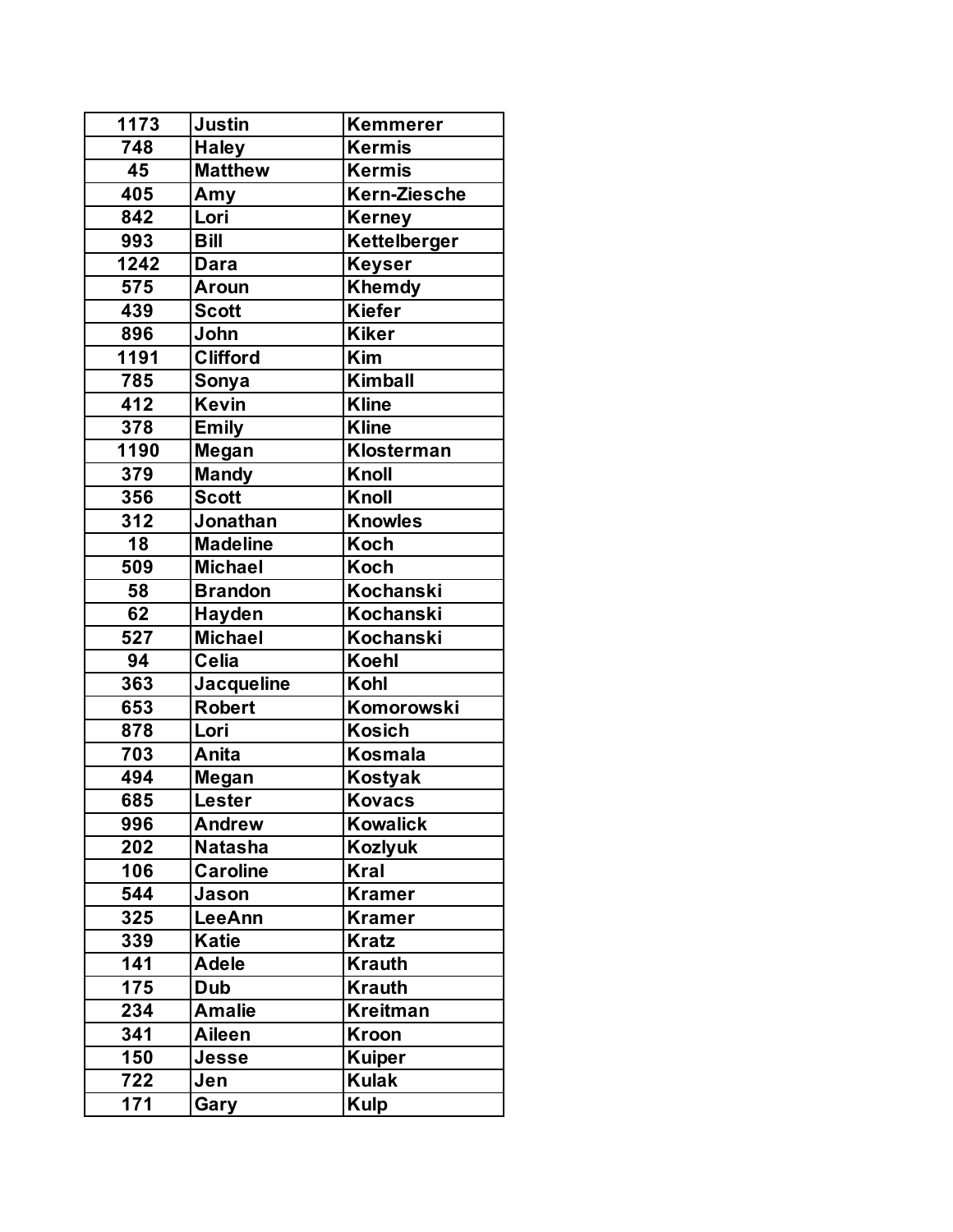| 370               | <b>Shana</b>       | <b>Kulp</b>       |
|-------------------|--------------------|-------------------|
| 660               | Joseph             | Kuroski           |
| 623               | Courtney           | <b>Kusy</b>       |
| $1142$            | Jonathan           | <b>Kweder</b>     |
| 262               | <b>Mike</b>        | <b>LaBate</b>     |
| 541               | Josh               | Lance             |
| 1175              | <b>Alex</b>        | <b>Landis</b>     |
| 286               | <b>Kaitlyn</b>     | <b>Landis</b>     |
| 668               | <b>Bob</b>         | Lapetina          |
| 669               | <b>Mary</b>        | Lapetina          |
| 558               | Julie              | Laum              |
| 775               | Pam                | Lawn              |
| 188               | <b>Athena</b>      | <b>Lawrence</b>   |
| 190               | <b>Christian</b>   | Lazo              |
| 1231              | Megan              | Lazo              |
| 635               | <b>Rebecca</b>     | Lazor             |
| 955               | <b>Terry</b>       | Leahy             |
| 265               | Lauren             | Lear              |
| 657               | <b>Susan</b>       | <b>Lee-Martin</b> |
| 211               | Jacob              | Leidy             |
| 213               | Rachel             | Leidy             |
| 396               | <b>Rosemary</b>    | Leier             |
| 590               | <b>Christi</b>     | Lenskold          |
| $11\overline{77}$ | <b>Alexander</b>   | Leong             |
| 971               | <b>Elinor</b>      | Leong             |
| 948               | <b>Arlene</b>      | Lepore            |
| 417               | Lindsay            | Leva              |
| 586               | <b>Allison and</b> | Levin             |
| 572               | Gina               | Lewis             |
| 933               | Joanne             | Ley               |
| 125               | Gerard             | <b>Liebsch</b>    |
| 89                | <b>Samantha</b>    | Liebsch           |
| 1161              | <b>Amber</b>       | <b>Lindley</b>    |
| 468               | <b>Devon</b>       | Lipartito         |
| 1062              | <b>Tyler</b>       | Lipina            |
| 201               | <b>Jennifer</b>    | Lipp              |
| 915               | <b>Dawn</b>        | <b>Liston</b>     |
| 793               | <b>Andrew</b>      | <b>Little</b>     |
| 871               | <b>Ann Marie</b>   | Little            |
| 1114              | <b>Emily</b>       | <b>Little</b>     |
| 595               | <b>Shonda</b>      | <b>Little</b>     |
| 641               | <b>AMY</b>         | <b>LOCCO</b>      |
| 688               | Lou                | <b>LOCCO</b>      |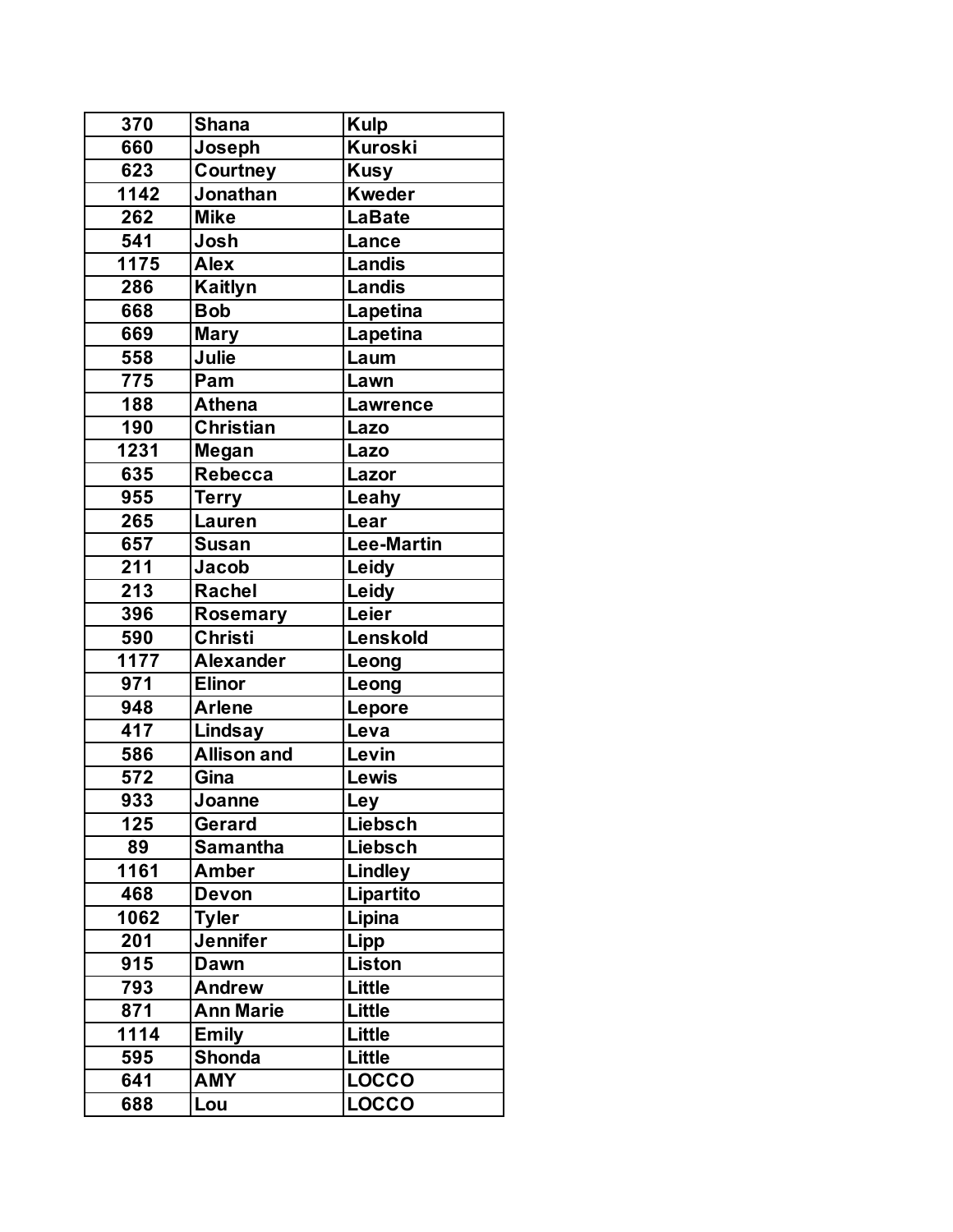| 168  | <b>Eileen</b>    | Loftus             |
|------|------------------|--------------------|
| 805  | <b>Marie</b>     | Loftus             |
| 69   | <b>Nora</b>      | Loftus             |
| 610  | Megan            | Logan              |
| 609  | <b>Shawn</b>     | Logan              |
| 372  | <b>Elisabeth</b> | Long               |
| 1250 | Jessica          | Long               |
| 721  | Gena             | Lopata             |
| 340  | <b>Rebecca</b>   | Loughin            |
| 974  | <b>Robert</b>    | Louis              |
| 1133 | Colin            | Lowry              |
| 893  | <b>FRANCINE</b>  | <b>LOWRY</b>       |
| 894  | <b>PETER</b>     | <b>LOWRY</b>       |
| 1236 | <b>Matthew</b>   | Lu                 |
| 1152 | <b>JW</b>        | <b>Lucas</b>       |
| 470  | <b>Kelly</b>     | Luke               |
| 440  | <b>Daniel</b>    | <b>Lutes</b>       |
| 1240 | <b>Adrienne</b>  | Lydon              |
| 729  | Lori             | Lynch              |
| 529  | <b>Sharon</b>    | <b>M</b> Bastone   |
| 941  | John             | <b>MacInnes</b>    |
| 612  | <b>Blake</b>     | <b>MacLean</b>     |
| 550  | <b>Tiffany</b>   | <b>MacLean</b>     |
| 1187 | <b>Constance</b> | <b>Macri</b>       |
| 318  | <b>Michael</b>   | <b>Maguire</b>     |
| 930  | <b>Robin</b>     | <b>Maguire</b>     |
| 548  | <b>Erika</b>     | <b>Maholick</b>    |
| 1199 | Joseph           | <b>Mahoney</b>     |
| 478  | Lisa             | <b>Maida</b>       |
| 961  | <b>Diane</b>     | <b>Malachowski</b> |
| 246  | <b>Brian</b>     | <b>Mallon</b>      |
| 290  | <b>Kim</b>       | <b>Mallon</b>      |
| 317  | <b>Kristen</b>   | <b>Mallon</b>      |
| 629  | <b>Frank</b>     | <b>Mancini</b>     |
| 902  | Patti            | <b>Mandik</b>      |
| 614  | robert           | mandziuk           |
| 1185 | <b>Kristyn</b>   | <b>Marinelli</b>   |
| 407  | <b>Patricia</b>  | <b>Mark</b>        |
| 834  | <b>Drew</b>      | <b>Markol</b>      |
| 854  | Jake             | <b>Marron</b>      |
| 968  | Keith            | <b>Marsh</b>       |
| 808  | <b>Elizabeth</b> | <b>Marshall</b>    |
| 366  | Janine           | <b>Martin</b>      |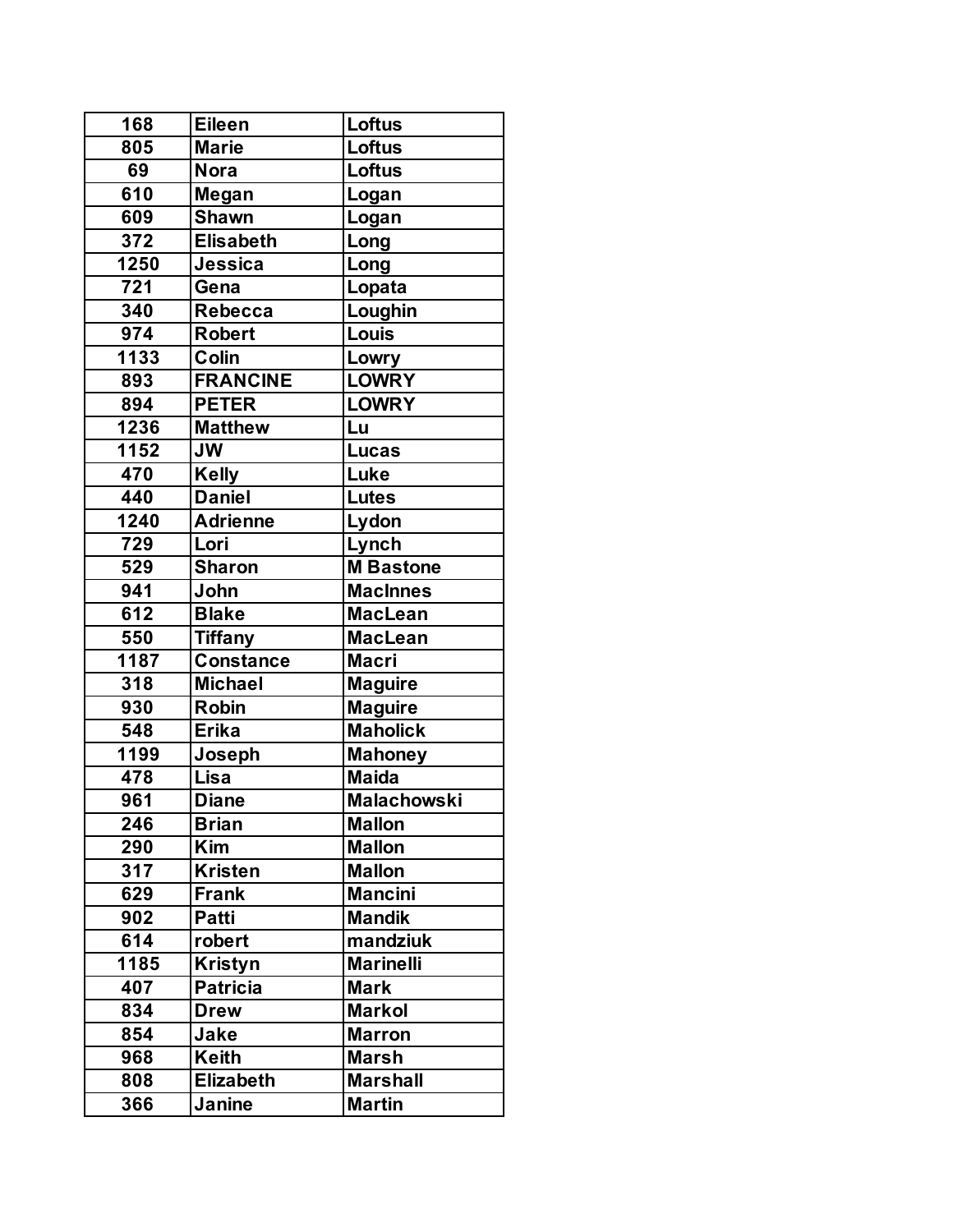| 1141        | Ryan              | <b>Martindell</b> |
|-------------|-------------------|-------------------|
| 225         | <b>William</b>    | <b>Mascio</b>     |
| 297         | Laura             | <b>Masterson</b>  |
| 399         | <b>Danny</b>      | <b>Matthews</b>   |
| 282         | <b>Mary Pat</b>   | <b>Mauer</b>      |
| 1220        | <b>Kyle</b>       | <b>Mauger</b>     |
| 1233        | Geena             | <b>Mazza</b>      |
| 42          | <b>Rose</b>       | <b>Mazzeo</b>     |
| 1098        | lan               | <b>McBride</b>    |
| 1135        | <b>Marissa</b>    | <b>McBride</b>    |
| 1061        | <b>Declan</b>     | <b>McCabe</b>     |
| 990         | Gerard            | <b>McCabe</b>     |
| 992         | paul              | mccabe            |
| 75          | katherine         | mccallum          |
| 985         | robert            | mccallum          |
| 1153        | <b>Madison</b>    | <b>McCandless</b> |
| 753         | <b>Jennifer</b>   | <b>McCarron</b>   |
| 474         | <b>Audrey</b>     | <b>McCarthy</b>   |
| 402         | Carolyn           | <b>Mccarty</b>    |
| 1111        | Cara              | <b>McCausland</b> |
| 802         | Donna             | <b>McCausland</b> |
| 499         | <b>Andrew</b>     | <b>McComsey</b>   |
| 624         | Erin              | <b>McCool</b>     |
| 295         | <b>Colleen</b>    | <b>McCracken</b>  |
| 154         | <b>Eric</b>       | <b>McCracken</b>  |
| 770         | <b>Tom</b>        | <b>McDonald</b>   |
| 742         | <b>Michael</b>    | <b>McDougal</b>   |
| 828         | <b>Bridget</b>    | <b>McFadden</b>   |
| 305         | <b>Caitlin</b>    | <b>McFadden</b>   |
| 189         | <b>James</b>      | <b>McFadden</b>   |
| 1151        | <b>Miranda</b>    | <b>McFerran</b>   |
| 522         | <b>Dave</b>       | <b>McGuire</b>    |
| 13          | <b>Finn</b>       | <b>McGuire</b>    |
| 83          | <b>James</b>      | <b>McGuire</b>    |
| $\mathbf 2$ | Lachlan           | <b>McGuire</b>    |
| 484         | Laura             | <b>McGuire</b>    |
| 1           | <b>Madeline</b>   | <b>McGuire</b>    |
| 4           | <b>Sully</b>      | <b>McGuire</b>    |
| 683         | <b>Anne Marie</b> | <b>McHale</b>     |
| 453         | <b>Natalie</b>    | <b>McIlhenny</b>  |
| 146         | <b>Mark</b>       | <b>McIlvaine</b>  |
| 198         | <b>Eric</b>       | <b>McKelvey</b>   |
| 1146        | Kevin             | <b>McKenna</b>    |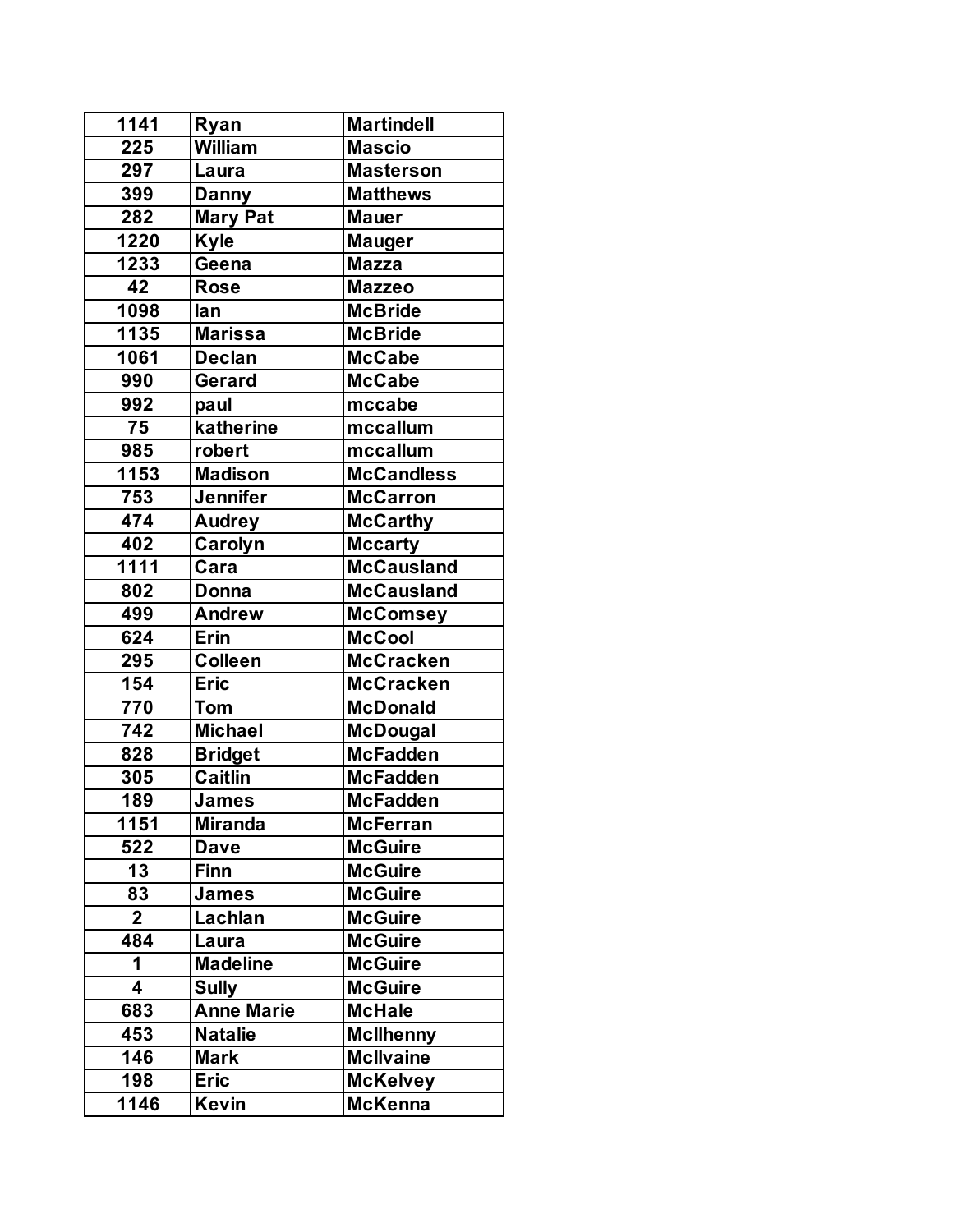| 374                     | <b>Stephanie</b> | <b>McKenna</b>    |
|-------------------------|------------------|-------------------|
| 1241                    | <b>Brendan</b>   | <b>McKinley</b>   |
| 430                     | <b>Timothy</b>   | <b>McLoone</b>    |
| 891                     | martin           | mcmahon           |
| 847                     | Amy              | <b>McMaugh</b>    |
| 626                     | Carolyn          | <b>McMicken</b>   |
| 314                     | <b>Brianna</b>   | <b>McNally</b>    |
| 217                     | <b>Declan</b>    | <b>McNicholl</b>  |
| 422                     | <b>Brendan</b>   | <b>McNulty</b>    |
| 979                     | <b>Mary</b>      | <b>McShea</b>     |
| 620                     | <b>Taral</b>     | <b>Mehta</b>      |
| 892                     | Joann            | <b>Meiers</b>     |
| 103                     | Angela           | <b>Mejias</b>     |
| 963                     | Paul             | <b>Menard</b>     |
| 1197                    | Gregory          | <b>Mendrzycki</b> |
| 302                     | Lauren           | <b>Merrill</b>    |
| $\overline{\mathbf{7}}$ | Gavin            | <b>Merz</b>       |
| 461                     | <b>Steffanie</b> | <b>Merz</b>       |
| 147                     | Dan              | <b>Metzler</b>    |
| 909                     | Laura            | <b>Michelson</b>  |
| 118                     | Lauren           | <b>Michener</b>   |
| 243                     | <b>Alisha</b>    | <b>Miller</b>     |
| 502                     | <b>Carrie</b>    | <b>Miller</b>     |
| 108                     | Casey            | <b>Miller</b>     |
| 354                     | <b>Gregory</b>   | <b>Miller</b>     |
| 601                     | Jerem <u>y</u>   | <b>Miller</b>     |
| 536                     | Julie            | <b>Miller</b>     |
| 820                     | <b>Kathy</b>     | <b>Miller</b>     |
| 1188                    | <b>Katie</b>     | <b>Miller</b>     |
| 1198                    | Kenny            | <b>Miller</b>     |
| 1138                    | <b>Kristina</b>  | <b>Miller</b>     |
| 1214                    | Lindsay          | <b>Miller</b>     |
| 511                     | <b>Tara</b>      | <b>Miller</b>     |
| 584                     | Wren             | <b>Miller</b>     |
| 1099                    | <b>Madeline</b>  | <b>Mills</b>      |
| 593                     | <b>Nina</b>      | <b>Mincarelli</b> |
| 344                     | <b>Michael</b>   | <b>Mintzer</b>    |
| 63                      | <b>Elliott</b>   | <b>Mische</b>     |
| 148                     | <b>Nathan</b>    | <b>Mische</b>     |
| 67                      | <b>Stella</b>    | <b>Mische</b>     |
| 719                     | <b>David</b>     | <b>Missimer</b>   |
| 850                     | <b>Terry</b>     | Monaghan          |
| 903                     | claudia          | mondelblatt       |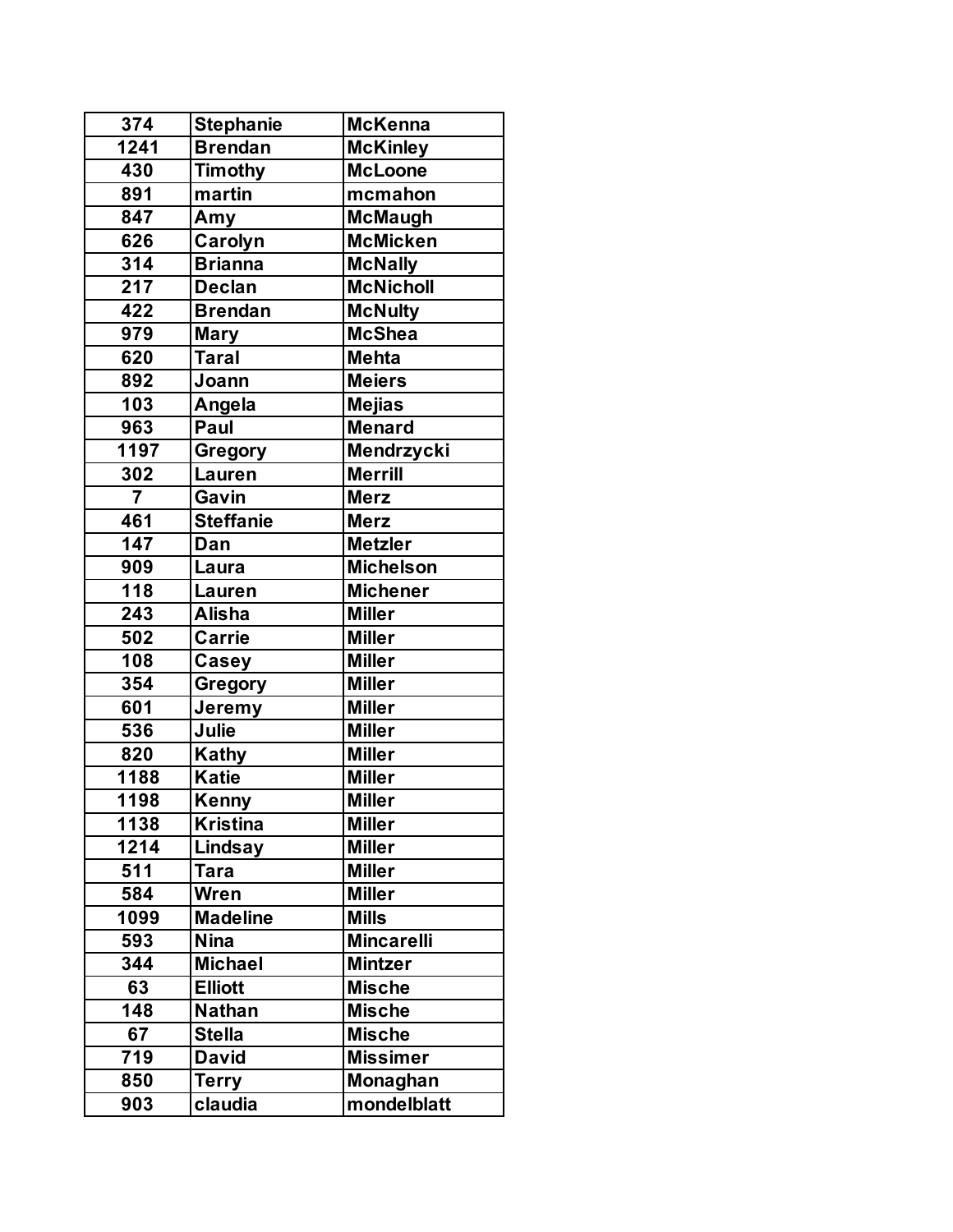| 194              | <b>Bridgette</b>   | <b>Mooney</b>   |
|------------------|--------------------|-----------------|
| 879              | <b>Michael</b>     | <b>Moore</b>    |
| 65               | Zoe                | <b>Morawski</b> |
| 848              | <b>Jennifer</b>    | Morgan          |
| 1115             | <b>Nikita</b>      | <b>Morozov</b>  |
| 445              | <b>Amanda</b>      | <b>Morris</b>   |
| 458              | <b>Christopher</b> | <b>Morris</b>   |
| 1093             | <b>Sean</b>        | <b>Morris</b>   |
| 274              | <b>Steven</b>      | <b>Morris</b>   |
| $\overline{734}$ | <b>Kim</b>         | <b>Morse</b>    |
| 1113             | <b>Kyle</b>        | <b>Morse</b>    |
| 66               | Gavin              | <b>Moser</b>    |
| 140              | <b>Justin</b>      | <b>Moser</b>    |
| 330              | <b>Lauren</b>      | <b>Moser</b>    |
| 79               | <b>Nicole</b>      | <b>Moser</b>    |
| 895              | <b>Sherri</b>      | <b>Motzel</b>   |
| 303              | <b>Katelynn</b>    | <b>Moyer</b>    |
| 85               | <b>Matt</b>        | <b>Moyer</b>    |
| 1087             | <b>Sara</b>        | <b>Moyer</b>    |
| 376              | <b>Matthew</b>     | <b>Mueller</b>  |
| 1200             | <b>Blaze</b>       | <b>Mullaly</b>  |
| 567              | <b>Jennifer</b>    | <b>Mullen</b>   |
| 235              | <b>William</b>     | <b>Munro</b>    |
| 173              | <b>Jeannine</b>    | <b>Murphy</b>   |
| 130              | John               | <b>Murphy</b>   |
| 886              | <b>Kimberly</b>    | <b>Murphy</b>   |
| 1243             | Lauren             | <b>Murphy</b>   |
| 1104             | <b>Matt</b>        | <b>Murphy</b>   |
| 275              | <b>Sarah</b>       | <b>Murphy</b>   |
| 689              | <b>Shelby</b>      | <b>Murwin</b>   |
| 682              | Joanna             | <b>Muth</b>     |
| 798              | Ken                | <b>Myers</b>    |
| 727              | <b>Peter</b>       | <b>Myers</b>    |
| 583              | <b>Scott</b>       | <b>Myers</b>    |
| 525              | <b>Tony</b>        | <b>Nasuti</b>   |
| 752              | Amy                | <b>Navon</b>    |
| 642              | Mel                | <b>Nazulme</b>  |
| 256              | <b>Ashley</b>      | <b>Neuman</b>   |
| 811              | <b>ROBERT</b>      | <b>NEUMAN</b>   |
| 1125             | Sophie             | <b>Niles</b>    |
| 651              | <b>Roberto</b>     | Nogueda         |
| 91               | <b>Claire</b>      | <b>Nolan</b>    |
| 711              | <b>Donald</b>      | Norbeck Jr      |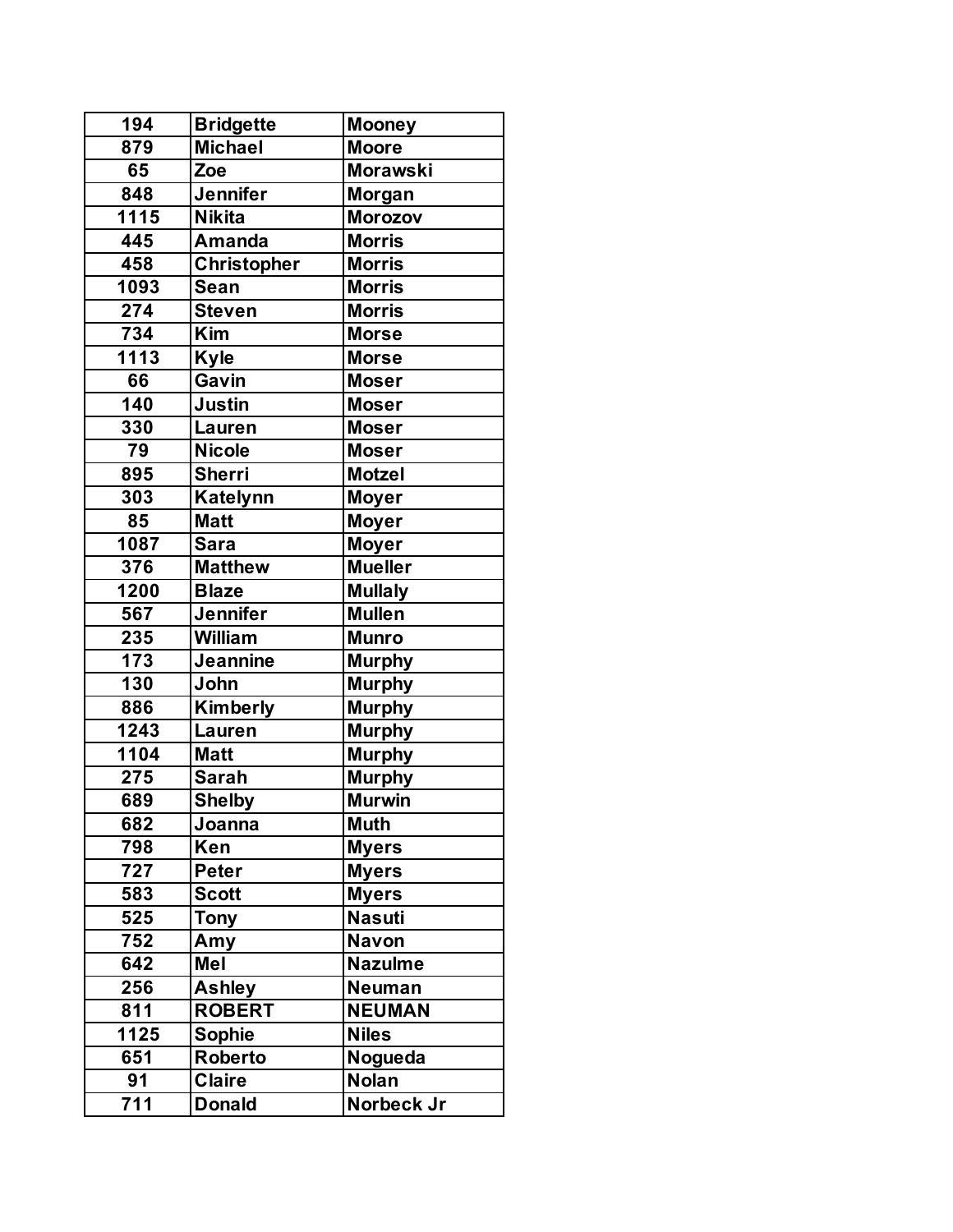| 289            | <b>Amanda</b>   | <b>North</b>       |
|----------------|-----------------|--------------------|
| 308            | Jessica         | <b>Noseworthy</b>  |
| 398            | <b>Brian</b>    | <b>Nowakowski</b>  |
| 408            | <b>Katie</b>    | O'Brien            |
| 397            | Lisa            | O'Callaghan        |
| 966            | <b>Martin</b>   | O'Connor           |
| 228            | <b>Molly</b>    | O'Hagan            |
| 608            | <b>Brendan</b>  | O'Neill            |
| 223            | <b>Bridget</b>  | O,ÄôHagan          |
| 573            | <b>Sean</b>     | O,ÄôHagan          |
| 611            | <b>Phyllis</b>  | O,ÄôNeill          |
| 272            | Karl            | <b>Oberg</b>       |
| 271            | Meghan          | Oberg              |
| 245            | <b>Kristen</b>  | <b>Oberholtzer</b> |
| 1090           | <b>Nick</b>     | <b>OConnor</b>     |
| 353            | Kerri           | <b>Odhner</b>      |
| 591            | Jeff            | <b>Olewine</b>     |
| 381            | <b>Emma</b>     | <b>Oliver</b>      |
| 409            | <b>Heather</b>  | <b>Orlando</b>     |
| 200            | <b>Allison</b>  | Orr                |
| $\overline{3}$ | <b>Brynne</b>   | <b>Osher</b>       |
| 479            | <b>Michael</b>  | <b>Osher</b>       |
| 920            | <b>Barbara</b>  | <b>Ost</b>         |
| 749            | <b>Richard</b>  | <b>Ostriak</b>     |
| 1050           | <b>Naoimh</b>   | <b>Owens</b>       |
| 105            | <b>Suzanne</b>  | <b>Pacitti</b>     |
| 644            | Joyce           | <b>Pakstis</b>     |
| 549            | <b>BROOKE</b>   | <b>PARKER</b>      |
| 508            | Gregory         | <b>Parker</b>      |
| 132            | Laura           | <b>Parker</b>      |
| 193            | <b>Emily</b>    | <b>Parkins</b>     |
| 338            | <b>Chirag</b>   | <b>Patel</b>       |
| 1221           | <b>Nikita</b>   | <b>Patel</b>       |
| 47             | Caitlyn         | <b>Patenaude</b>   |
| 631            | Rebecca         | <b>Patenaude</b>   |
| 858            | <b>Jennifer</b> | <b>Pedroni</b>     |
| 819            | <b>Peter</b>    | <b>Pellegrino</b>  |
| 596            | <b>TARA</b>     | <b>PENDERGRAFT</b> |
| 807            | Tony            | <b>Pereira</b>     |
| 547            | erica           | perilstein         |
| 637            | philip          | perilstein         |
| 464            | Katie           | <b>Perrone</b>     |
| 177            | Ladonna         | Peta               |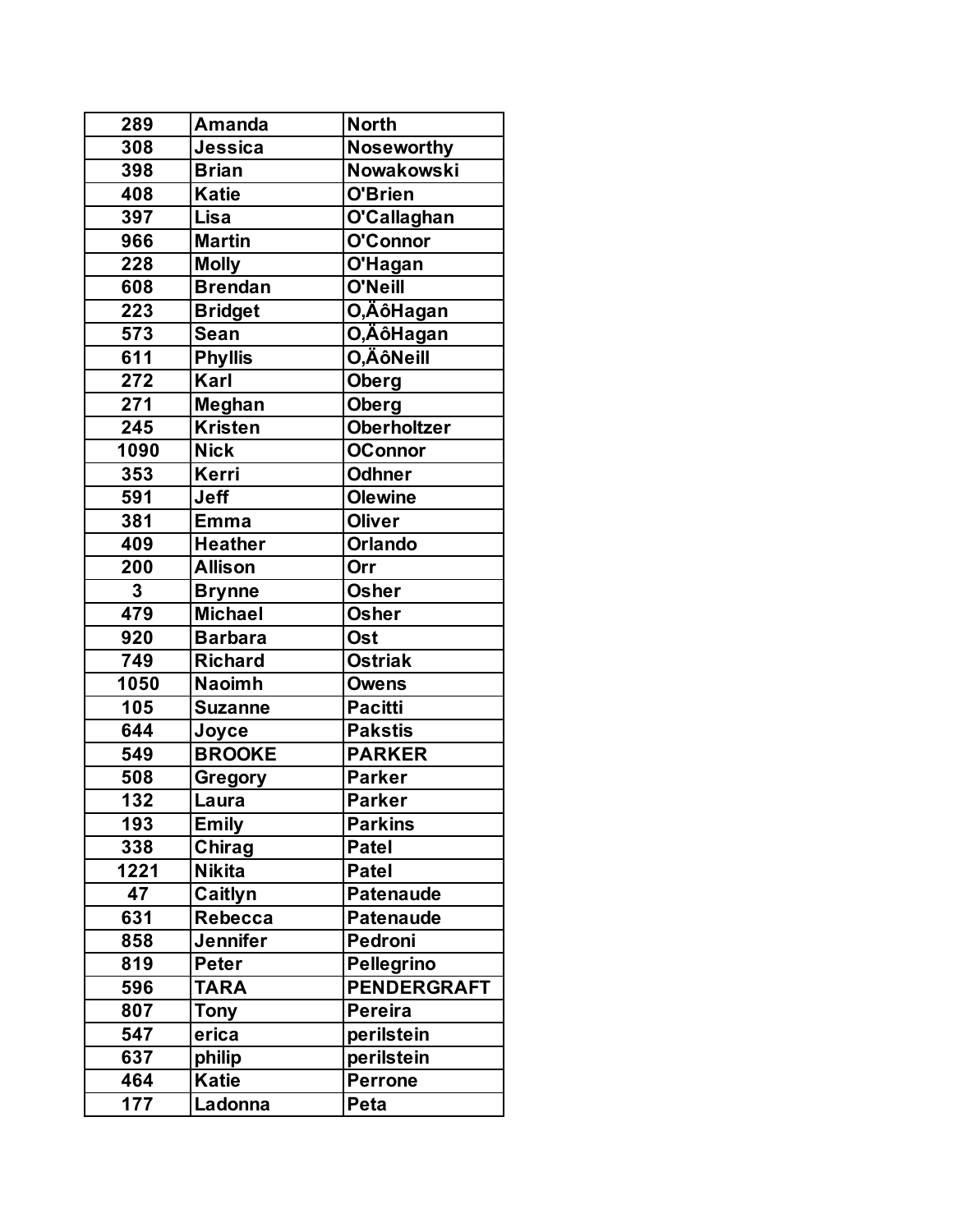| 597  | Jennifer        | Peterman           |
|------|-----------------|--------------------|
| 390  | <b>Brandon</b>  | <b>Peterson</b>    |
| 229  | Jess            | <b>Peterson</b>    |
| 184  | <b>Jeffrey</b>  | <b>Petrillo</b>    |
| 349  | Jamie           | <b>Pfister</b>     |
| 697  | <b>Meikow</b>   | Phatsadavong       |
| 260  | <b>Grant</b>    | <b>Phillips</b>    |
| 164  | <b>Andrew</b>   | <b>Phipps</b>      |
| 199  | Jacob           | <b>Pickering</b>   |
| 232  | <b>Matthew</b>  | <b>Pickett</b>     |
| 1100 | <b>Nicholas</b> | <b>Picozzi</b>     |
| 1184 | Rachael         | <b>Picozzi</b>     |
| 8    | <b>Alex</b>     | Piergallini        |
| 539  | <b>Donna</b>    | <b>Piergallini</b> |
| 658  | <b>Nick</b>     | Piergallini        |
| 320  | <b>Michael</b>  | Pierson            |
| 1166 | Rachel          | Pileggi            |
| 778  | <b>Rob</b>      | <b>Pineda</b>      |
| 333  | <b>Matthew</b>  | <b>Pinnel</b>      |
| 1139 | <b>Victoria</b> | Pizzulo            |
| 746  | <b>Dina</b>     | <b>Pokedoff</b>    |
| 764  | <b>Donna</b>    | <b>Poley</b>       |
| 763  | Kenny           | Poley              |
| 53   | Megan           | Poley              |
| 248  | <b>Danielle</b> | <b>Politsky</b>    |
| 122  | <b>Nick</b>     | Pompei             |
| 1086 | Jill            | Popek              |
| 183  | <b>Cheryl</b>   | <b>Potter</b>      |
| 155  | Julie           | <b>Poust</b>       |
| 655  | Andrea          | <b>Pownall</b>     |
| 1123 | <b>Alexis</b>   | <b>Prestridge</b>  |
| 347  | Laura           | <b>Prior</b>       |
| 296  | <b>Kelly</b>    | <b>Pucillo</b>     |
| 792  | Joanne          | <b>Quattrone</b>   |
| 859  | <b>Brian</b>    | <b>Quigley</b>     |
| 561  | <b>Brian</b>    | Quinn              |
| 518  | Jessica         | Quintana           |
| 692  | <b>Colette</b>  | Raebiger           |
| 521  | <b>Michelle</b> | <b>Raffaele</b>    |
| 582  | Joseph          | Rambo              |
| 504  | <b>Theresa</b>  | Rambo              |
| 569  | Robyn           | Randa              |
| 559  | andrew          | randazzo           |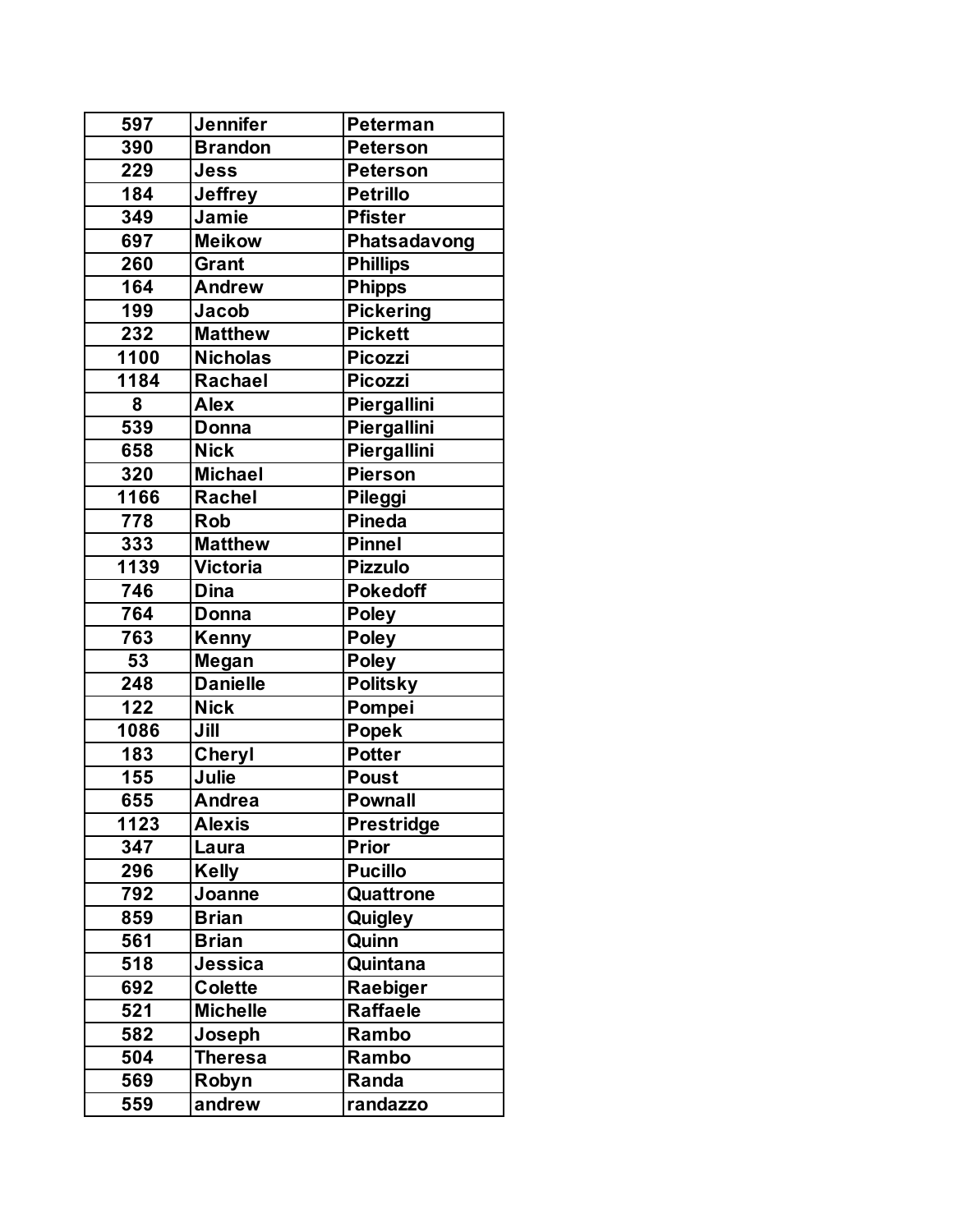| 410              | <b>Megan</b>     | <b>Randazzo</b>     |
|------------------|------------------|---------------------|
| 925              | <b>Mike</b>      | Raquet              |
| 51               | <b>Alex</b>      | Rasmussen           |
| 806              | <b>Marie</b>     | Raupp               |
| 109              | <b>Daniel</b>    | <b>Rauscher</b>     |
| 1235             | <b>Brian</b>     | <b>Reardon</b>      |
| 222              | <b>Mary</b>      | <b>Reardon</b>      |
| 261              | <b>Erica</b>     | Reasbeck            |
| 578              | <b>Molly</b>     | <b>Reddington</b>   |
| 1144             | <b>Blake</b>     | <b>Rees</b>         |
| 1183             | Garret           | <b>Rees</b>         |
| 876              | <b>Karen</b>     | <b>Reese</b>        |
| 43               | <b>Brady</b>     | <b>Reilly</b>       |
| $\overline{717}$ | Cynthia          | <b>Reilly</b>       |
| 781              | Gary             | <b>Reilly</b>       |
| 480              | <b>Katharine</b> | <b>Reilly</b>       |
| 133              | <b>Alexander</b> | Reinhold            |
| $\overline{9}17$ | Lynne            | Reynard             |
| 1223             | <b>VANESSA</b>   | Reynard             |
| 1000             | <b>Bob</b>       | <b>Reynolds</b>     |
| 528              | <b>Heather</b>   | <b>Reynolds</b>     |
| 927              | <b>Bruce</b>     | <b>Rhoades</b>      |
| 477              | <b>Sarah</b>     | <b>Rhodes</b>       |
| 113              | Adam             | <b>Rich</b>         |
| 382              | <b>Maureene</b>  | <b>Riethmiller</b>  |
| 441              | Tim              | <b>Risser</b>       |
| 1174             | <b>Nathaniel</b> | <b>Rivera</b>       |
| 485              | <b>Brianne</b>   | <b>Rober</b>        |
| 459              | <b>Katie</b>     | <b>Roberts</b>      |
| 1232             | <b>Nicole</b>    | <b>Robertson</b>    |
| 298              | <b>Michelle</b>  | <b>Robinson</b>     |
| 371              | <b>Benjamin</b>  | <b>Robinson</b>     |
| 857              | <b>Camille</b>   | <b>Rock</b>         |
| 869              | Jim              | <b>Rock</b>         |
| 1127             | Lindsay          | <b>Rock</b>         |
| 1063             | <b>Shannon</b>   | <b>Rock</b>         |
| 431              | <b>Jennifer</b>  | <b>Rogers</b>       |
| 839              | dianne           | rohr                |
| 1171             | Kimberly         | Roman               |
| 255              | <b>Nikita</b>    | Roman               |
| 1204             | <b>Emily</b>     | <b>Roman Bailey</b> |
| 926              | Ken              | <b>Roos</b>         |
| 112              | <b>Kristy</b>    | <b>Ropars</b>       |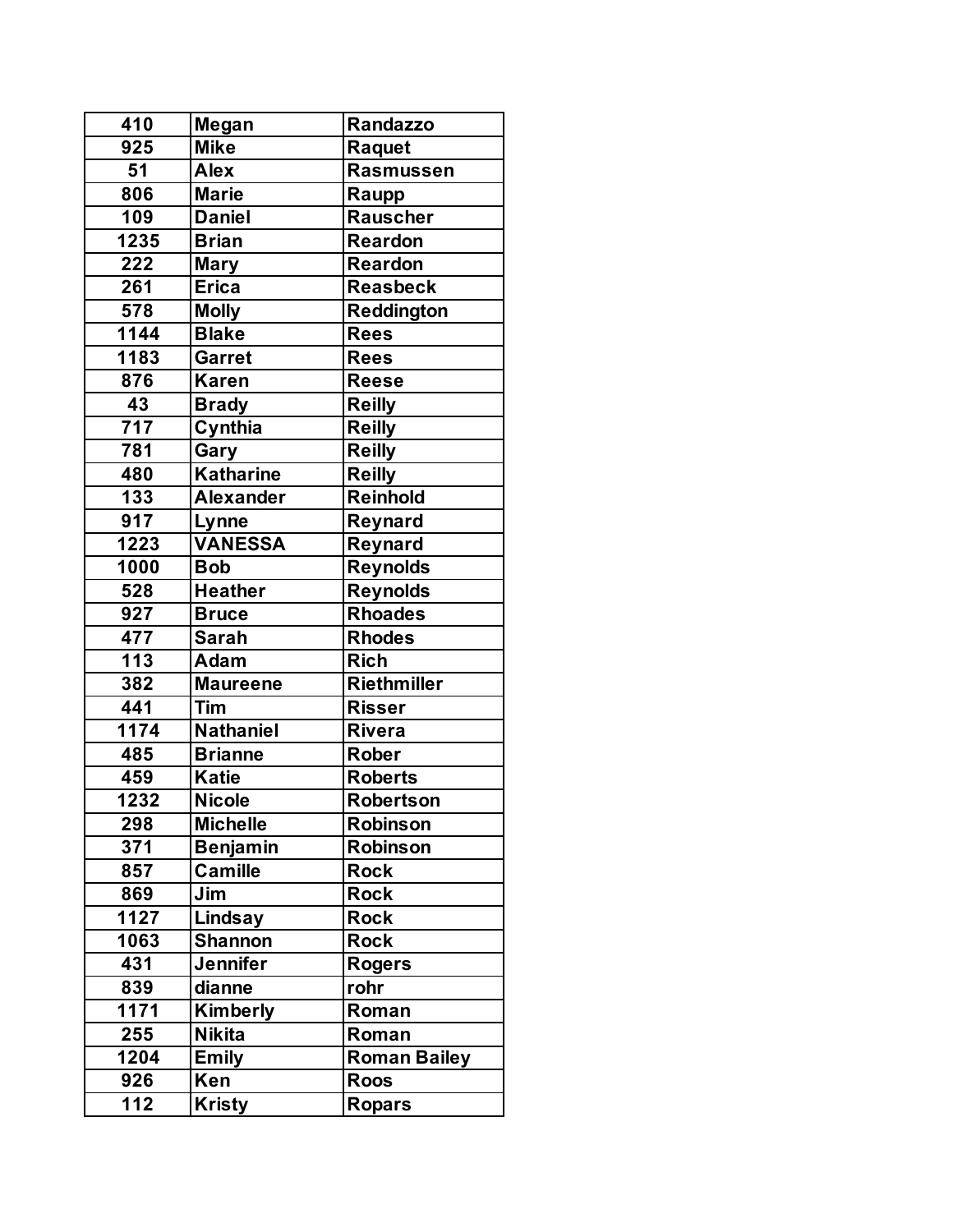| 762  | <b>Cheryl</b>                 | Roque            |
|------|-------------------------------|------------------|
| 1118 | <b>Noelle</b>                 | Roque            |
| 787  | Ron                           | Roque            |
| 233  | <b>Hannah</b>                 | <b>Rose</b>      |
| 664  | Jenny                         | <b>Rosen</b>     |
| 332  | <b>Susan</b>                  | <b>Rosendale</b> |
| 875  | <b>Susan</b>                  | <b>Ross</b>      |
| 254  | <b>Brianna</b>                | <b>Roth</b>      |
| 247  | <b>Kyle</b>                   | <b>Roth</b>      |
| 560  | $\overline{\mathsf{J}}$ ustin | <b>Ruby</b>      |
| 782  | <b>Patrick</b>                | <b>Ruddy</b>     |
| 786  | <b>Marianne</b>               | Ruddy-Allen      |
| 568  | <b>Kunbi</b>                  | <b>Rudnick</b>   |
| 361  | <b>Kelly</b>                  | Ruggeri          |
| 307  | <b>Katie</b>                  | Ruggieri         |
| 291  | <b>Kevin</b>                  | <b>Ruhf</b>      |
| 253  | Jesse                         | <b>Russell</b>   |
| 273  | <b>Allison</b>                | <b>Ruth</b>      |
| 145  | <b>Matthew</b>                | Ryan             |
| 680  | <b>Robert</b>                 | <b>Rynkewicz</b> |
| 693  | Toni                          | <b>Rzasa</b>     |
| 542  | <b>Jennifer</b>               | <b>Salamone</b>  |
| 627  | <b>Tina</b>                   | <b>Salamone</b>  |
| 204  | <b>Mariela</b>                | <b>Salazar</b>   |
| 844  | Louise                        | <b>Saldutti</b>  |
| 383  | <b>Sandy</b>                  | <b>Samarco</b>   |
| 172  | Joan                          | <b>Sanfelice</b> |
| 899  | <b>Janet</b>                  | <b>Sansone</b>   |
| 951  | Ron                           | <b>Sansone</b>   |
| 1110 | Veronica                      | <b>Sansone</b>   |
| 720  | <b>Janella</b>                | <b>Santiago</b>  |
| 980  | <b>Jackie</b>                 | <b>Sardaro</b>   |
| 284  | Joseph                        | <b>Sasdelli</b>  |
| 357  | <b>Nikki</b>                  | <b>Sasdelli</b>  |
| 862  | <b>Barry</b>                  | <b>Sayers</b>    |
| 1143 | Tori                          | <b>Sayers</b>    |
| 1082 | <b>Samantha</b>               | <b>Saylock</b>   |
| 384  | <b>Katherine</b>              | <b>Saylor</b>    |
| 761  | Joan                          | Scanlon          |
| 238  | <b>Tracey</b>                 | <b>Scanlon</b>   |
| 947  | <b>Michele</b>                | <b>Scarpone</b>  |
| 492  | <b>Heather</b>                | <b>Schantz</b>   |
| 466  | Amy                           | <b>Scheeler</b>  |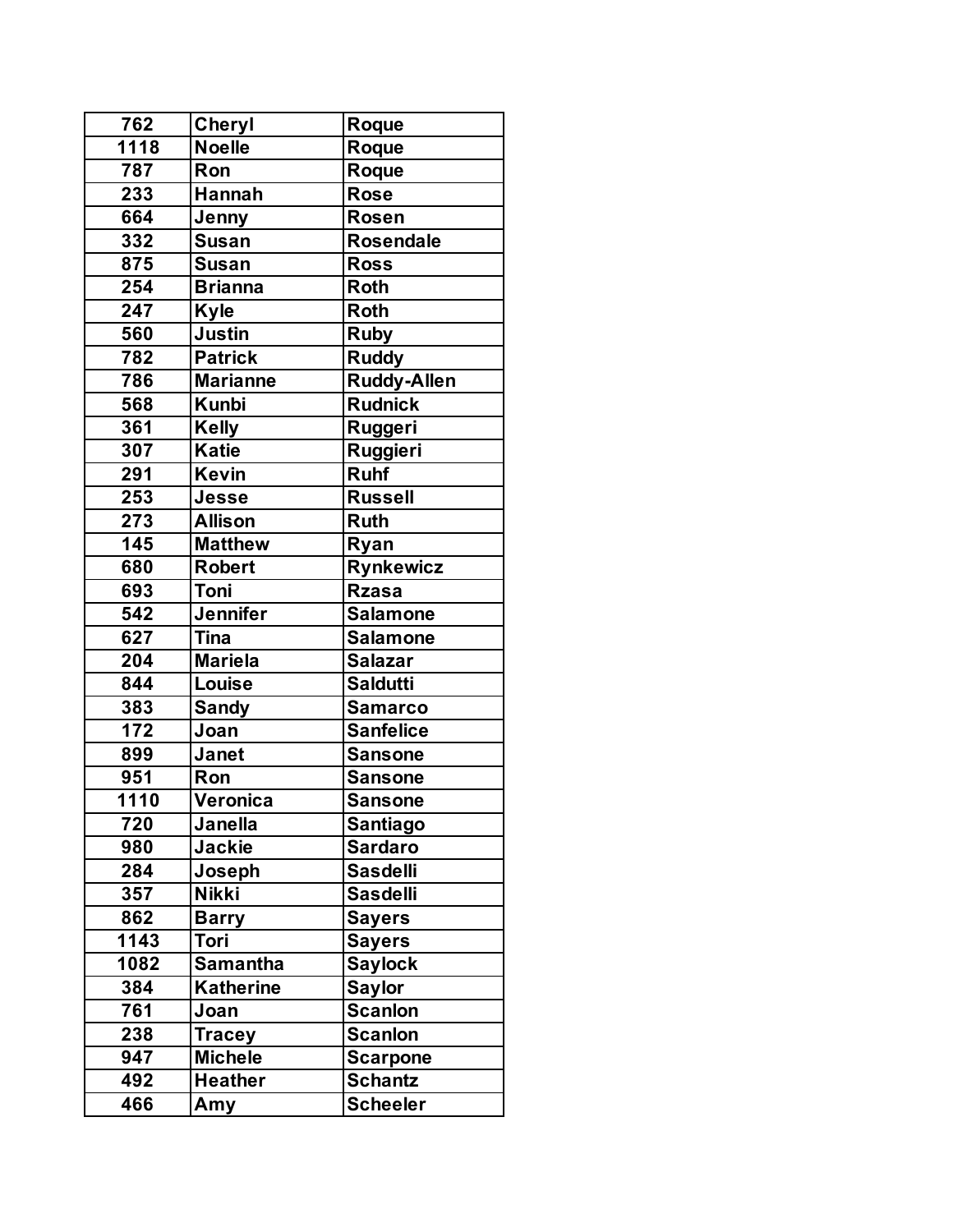| 449  | <b>Drew</b>      | <b>Scheeler</b>      |
|------|------------------|----------------------|
| 160  | Carolyn          | <b>Schell</b>        |
| 70   | Courtney         | <b>Schell</b>        |
| 77   | Erika            | <b>Schell</b>        |
| 860  | <b>Todd</b>      | <b>Schlegel</b>      |
| 1069 | <b>Olivia</b>    | <b>Schlottmann</b>   |
| 1154 | <b>Karalyn</b>   | <b>Schmidt</b>       |
| 315  | <b>Samantha</b>  | <b>Schodle</b>       |
| 1164 | <b>Andrew</b>    | <b>Scholl</b>        |
| 1080 | <b>Rob</b>       | <b>Schuster</b>      |
| 163  | <b>Jennifer</b>  | <b>Schwartz</b>      |
| 278  | John             | <b>Schwartz</b>      |
| 1203 | <b>Nathaniel</b> | <b>Schwed</b>        |
| 1178 | <b>Erica</b>     | <b>Schwerthoffer</b> |
| 831  | <b>Peter</b>     | <b>Scott</b>         |
| 507  | <b>Nichole</b>   | <b>Sealer</b>        |
| 1193 | <b>Taylor</b>    | Sejda                |
| 604  | <b>Kevin</b>     | <b>Self</b>          |
| 577  | <b>Sarah</b>     | <b>Self</b>          |
| 367  | <b>Alyssa</b>    | <b>Settefrati</b>    |
| 780  | Jonathan         | <b>Severn</b>        |
| 812  | <b>Mary</b>      | <b>Severn</b>        |
| 434  | Lauren           | <b>Shafer</b>        |
| 600  | <b>Brian</b>     | <b>Sharkey</b>       |
| 24   | Joey             | <b>Sharkey</b>       |
| 196  | <b>Alyson</b>    | <b>Sharma</b>        |
| 533  | Renee            | <b>Shaw</b>          |
| 1122 | <b>Amber</b>     | <b>Shelly</b>        |
| 205  | Jayne            | <b>Sherman</b>       |
| 1181 | Caitlyn          | <b>Sheva</b>         |
| 1081 | Greg             | <b>Shildkrout</b>    |
| 153  | <b>Tyson</b>     | <b>Shima</b>         |
| 242  | <b>Jessica</b>   | <b>Shive</b>         |
| 970  | <b>PAUL</b>      | <b>SHIVE</b>         |
| 673  | <b>Michael</b>   | <b>Shoemaker</b>     |
| 61   | Owen             | <b>Shoemaker</b>     |
| 1057 | <b>Brittany</b>  | <b>Shumway</b>       |
| 751  | Jeff             | <b>Shurilla</b>      |
| 463  | <b>Catharine</b> | <b>Sibel</b>         |
| 327  | <b>Sarah</b>     | <b>Sibel</b>         |
| 919  | Lauren           | <b>Siegel</b>        |
| 174  | <b>Maria</b>     | <b>Sierra</b>        |
| 865  | <b>Scott</b>     | Simon                |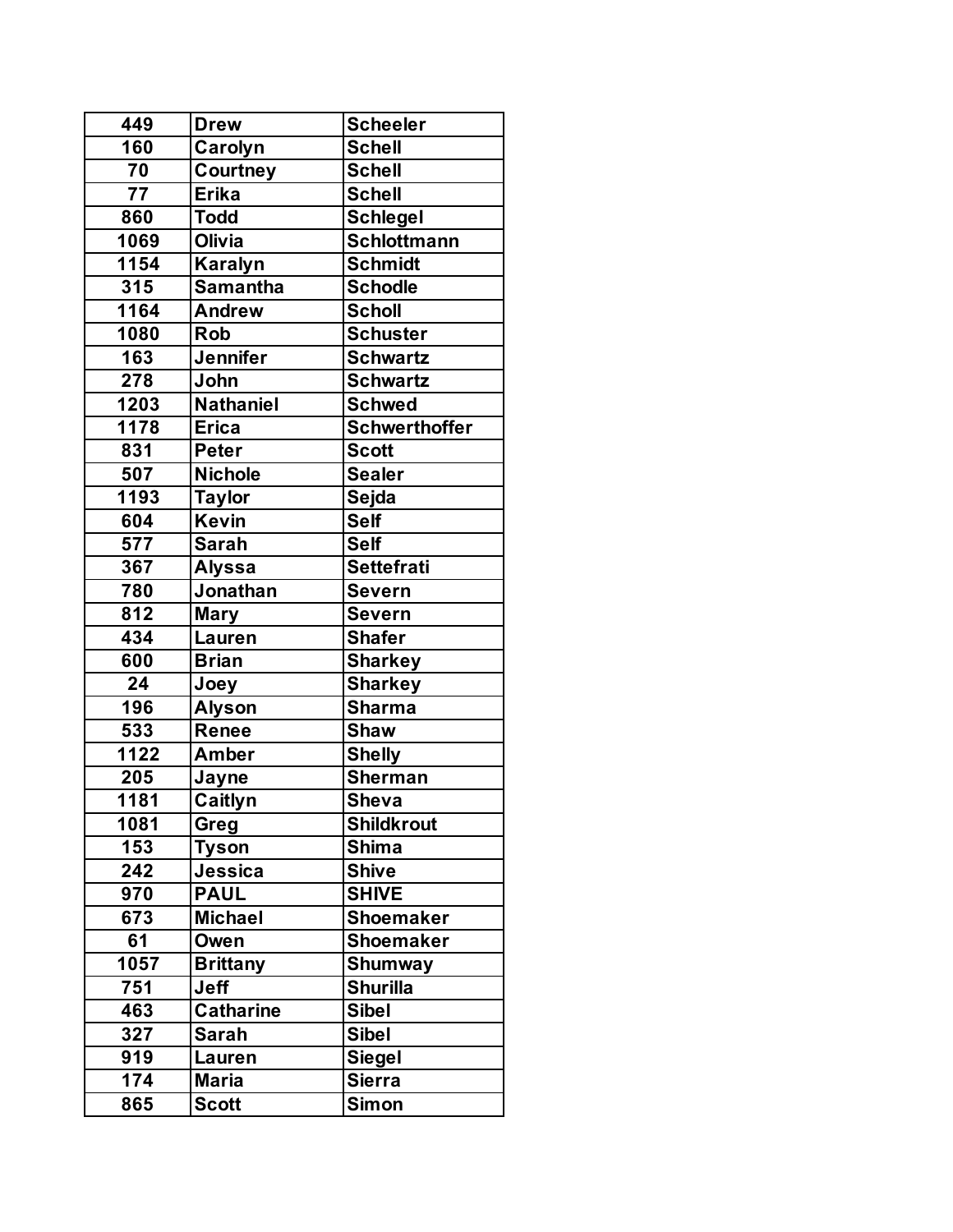| 934  | <b>Nicholas</b> | <b>Simonetti</b>  |
|------|-----------------|-------------------|
| 537  | <b>Kevin</b>    | <b>Sitoski</b>    |
| 32   | Lily            | <b>Sitoski</b>    |
| 364  | <b>Lindsay</b>  | <b>Sladek</b>     |
| 86   | <b>Isaiah</b>   | <b>Slonaker</b>   |
| 389  | Jacqui          | <b>Smigo</b>      |
| 443  | <b>Bryant</b>   | <b>Smith</b>      |
| 825  | Kimberly        | <b>Smith</b>      |
| 419  | Meagan          | <b>Smith</b>      |
| 159  | <b>Scott</b>    | <b>Smith</b>      |
| 872  | <b>Thomas</b>   | <b>Smith</b>      |
| 826  | Winston         | <b>Smith</b>      |
| 674  | <b>Jasmine</b>  | <b>Snively</b>    |
| 777  | <b>David</b>    | <b>Sopinsky</b>   |
| 1196 | Megan           | <b>Spencer</b>    |
| 512  | Lisa            | <b>Spilner</b>    |
| 1168 | <b>Caroline</b> | <b>Stambaugh</b>  |
| 415  | <b>Deb</b>      | <b>Stambaugh</b>  |
| 414  | James           | <b>Stambaugh</b>  |
| 1085 | Anthony         | <b>Stanell</b>    |
| 197  | <b>Amanda</b>   | <b>Stanley</b>    |
| 334  | Angela          | <b>Staples</b>    |
| 335  | Joseph          | <b>Staples</b>    |
| 735  | Jenny           | <b>Starosta</b>   |
| 817  | <b>Eleanor</b>  | <b>Stasio</b>     |
| 1136 | <b>Ashley</b>   | <b>Stauber</b>    |
| 1158 | <b>Amanda</b>   | <b>Stearsman</b>  |
| 1249 | <b>Natalie</b>  | <b>Steffel</b>    |
| 1121 | <b>Sydney</b>   | <b>Stein</b>      |
| 841  | Ed              | <b>Steinbauer</b> |
| 34   | <b>Sawyer</b>   | <b>Steinbauer</b> |
| 68   | James           | <b>Steinmetz</b>  |
| 801  | <b>Tina</b>     | <b>Sterling</b>   |
| 1176 | <b>Dolan</b>    | <b>Stimson</b>    |
| 455  | Juliana         | <b>Stoll</b>      |
| 388  | <b>Thomas</b>   | <b>Stortz</b>     |
| 760  | <b>Andrew</b>   | <b>Stratton</b>   |
| 633  | <b>Susan</b>    | <b>Stratton</b>   |
| 424  | Sean            | <b>Strauss</b>    |
| 580  | <b>Bob</b>      | <b>Strecker</b>   |
| 581  | <b>Deb</b>      | <b>Strecker</b>   |
| 696  | Amy             | <b>Streit</b>     |
| 1131 | <b>Katie</b>    | <b>Strosser</b>   |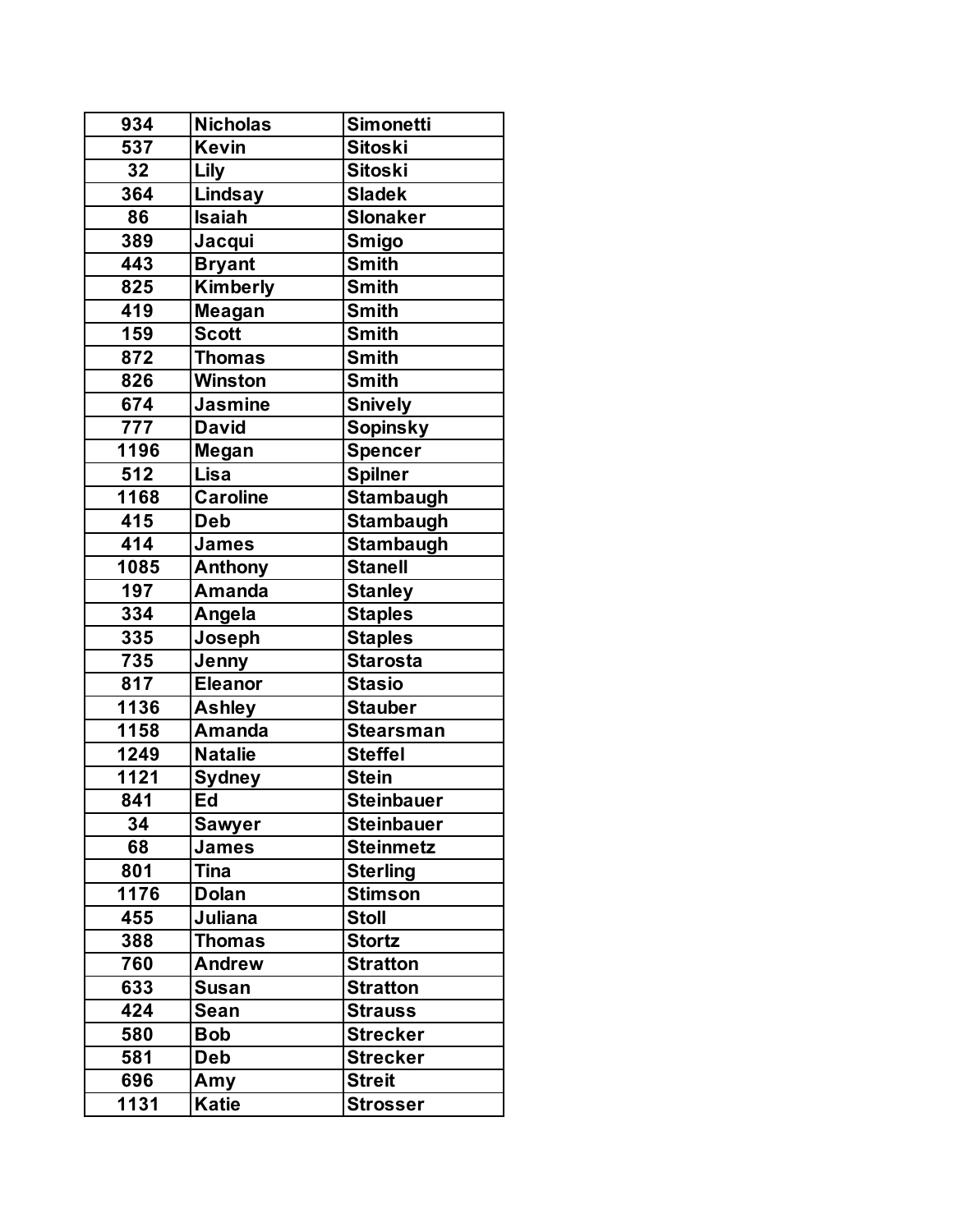| 938              | Joe              | <b>Suder</b>           |
|------------------|------------------|------------------------|
| 476              | James            | <b>Sullivan</b>        |
| 1078             | <b>Kelsey</b>    | <b>Sullivan</b>        |
| 25               | <b>Jack</b>      | <b>Sutton</b>          |
| 500              | Jenny            | <b>Sutton</b>          |
| 1120             | <b>Jeffrey</b>   | <b>Swartz</b>          |
| 98               | Cj               | <b>Swift</b>           |
| 84               | Evan             | <b>Sylvester</b>       |
| 267              | <b>Natalie</b>   | <b>Sylvester</b>       |
| 306              | <b>Shonti</b>    | <b>Tager</b>           |
| 15               | <b>Elin</b>      | $\overline{T}$ ambason |
| $\overline{437}$ | stacey           | <b>Tambason</b>        |
| 555              | <b>YEN</b>       | <b>TANG-DIETRICH</b>   |
| 723              | <b>Chris</b>     | <b>Tarka</b>           |
| 708              | <b>Diane</b>     | <b>Tarka</b>           |
| 861              | Amy              | Taubenkraut            |
| 585              | <b>Adam</b>      | <b>Taylor</b>          |
| 395              | <b>David</b>     | <b>Taylor</b>          |
| 1194             | <b>Elizabeth</b> | <b>Taylor</b>          |
| 615              | Laurie           | <b>Taylor</b>          |
| 391              | <b>Stephen</b>   | <b>Taylor</b>          |
| 203              | Jacquelyn        | <b>Teson</b>           |
| 212              | Amy              | <b>Thomas</b>          |
| 918              | Jim              | <b>Thomas</b>          |
| 1157             | <b>Summer</b>    | <b>Thomas</b>          |
| 350              | Jenna            | <b>Thomas</b>          |
| 794              | <b>Brian</b>     | <b>Thompson</b>        |
| 984              | <b>Brian</b>     | <b>Thompson</b>        |
| 131              | <b>Danielle</b>  | <b>Thompson</b>        |
| 652              | <b>David</b>     | Thornborough           |
| 17               | <b>Shannon</b>   | Thornborough           |
| 1067             | <b>Troy</b>      | <b>Thurston</b>        |
| 954              | John             | Tierney                |
| 220              | <b>Erik</b>      | <b>Timby</b>           |
| 221              | <b>Erin</b>      | <b>Timby</b>           |
| 949              | <b>Mary</b>      | <b>Tomich</b>          |
| 41               | Evan             | <b>Toomey</b>          |
| 519              | <b>Melissa</b>   | <b>Tornetta</b>        |
| 628              | <b>Adalberto</b> | <b>Torres</b>          |
| 472              | <b>Jennifer</b>  | <b>Treichel</b>        |
| 427              | <b>Matthew</b>   | <b>Treichel</b>        |
| 524              | <b>William</b>   | <b>Treichel</b>        |
| 574              | Tu               | <b>Trinh</b>           |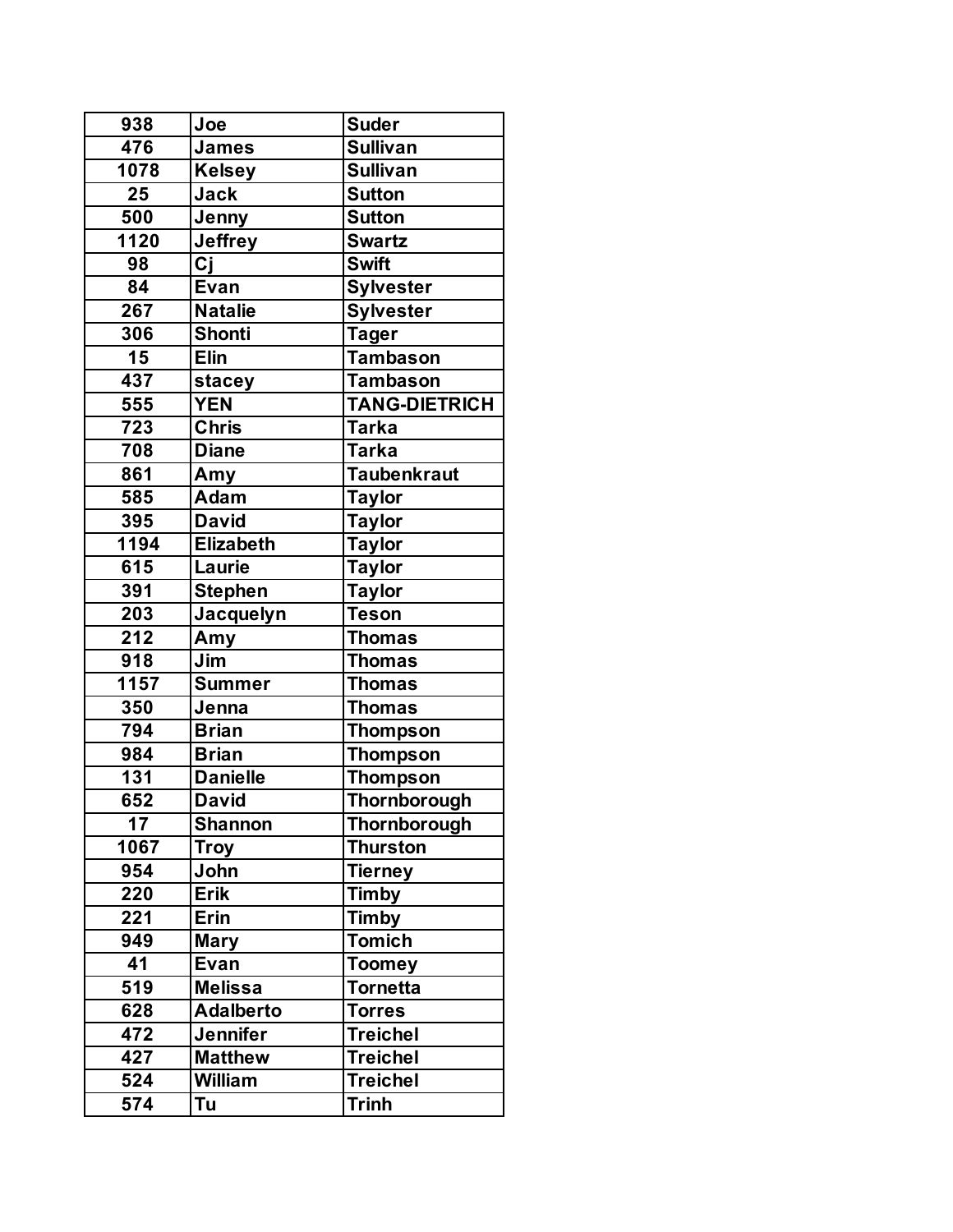| 701              | <b>Brett</b>     | <b>Tripler</b>        |
|------------------|------------------|-----------------------|
| $\overline{158}$ | <b>Hilda</b>     | $\overline{T}$ ucubal |
| 829              | Gene             | <b>Tung</b>           |
| 684              | <b>Leslie</b>    | <b>Turchetti</b>      |
| 501              | Jason            | Vaccarelli            |
| 964              | <b>David</b>     | <b>Valaro</b>         |
| 940              | <b>Marion</b>    | <b>Valaro</b>         |
| 435              | <b>Melissa</b>   | <b>Valerio</b>        |
| 102              | Jillian          | <b>Valley</b>         |
| 121              | <b>Matthew</b>   | <b>Valley</b>         |
| 321              | John Paul        | Van Thuyne            |
| 618              | <b>Beth</b>      | <b>VanBuren</b>       |
| 643              | <b>Mike</b>      | <b>VanBuren</b>       |
| 1165             | <b>Brianna</b>   | Vandegrift            |
| 566              | <b>Maureen</b>   | <b>VanderFliet</b>    |
| 745              | <b>Patty</b>     | VanZanten             |
| 249              | <b>Kristin</b>   | <b>Vasmanis</b>       |
| 681              | <b>Adele</b>     | Ventrola              |
| 258              | <b>ANDREW</b>    | <b>VERGULDI</b>       |
| 251              | <b>Christina</b> | Verone                |
| 1182             | <b>Alex</b>      | <b>Vierick</b>        |
| 540              | <b>Emily</b>     | <b>Vincent</b>        |
| 755              | <b>Maria</b>     | <b>Vitacco</b>        |
| 1226             | <b>Carson</b>    | <b>Vitello</b>        |
| 827              | <b>Michael</b>   | <b>Vlasic</b>         |
| 1105             | <b>Mikaela</b>   | <b>Vlasic</b>         |
| 240              | <b>Deven</b>     | Wagenhoffer           |
| 765              | <b>Susan</b>     | Wagenhoffer           |
| 1096             | Leon             | Wagner                |
| 625              | <b>Melinda</b>   | Walker                |
| 96               | <b>Pete</b>      | <b>Walsh</b>          |
| 44               | <b>Reiley</b>    | Walsh                 |
| 87               | <b>Colleen</b>   | <b>Walters</b>        |
| 90               | <b>Mindy</b>     | Wang                  |
| 942              | <b>Patricia</b>  | Washam                |
| 448              | Leroy            | Washington            |
| 1054             | <b>Brady</b>     | Wassel                |
| 874              | Joe              | Wassel                |
| 908              | Teri             | Wassel                |
| 438              | <b>Nicole</b>    | <b>Watkins</b>        |
| 423              | <b>Tachelle</b>  | <b>Watkins</b>        |
| 413              | Paul             | <b>Watsko</b>         |
| 836              | Karen            | <b>Watson</b>         |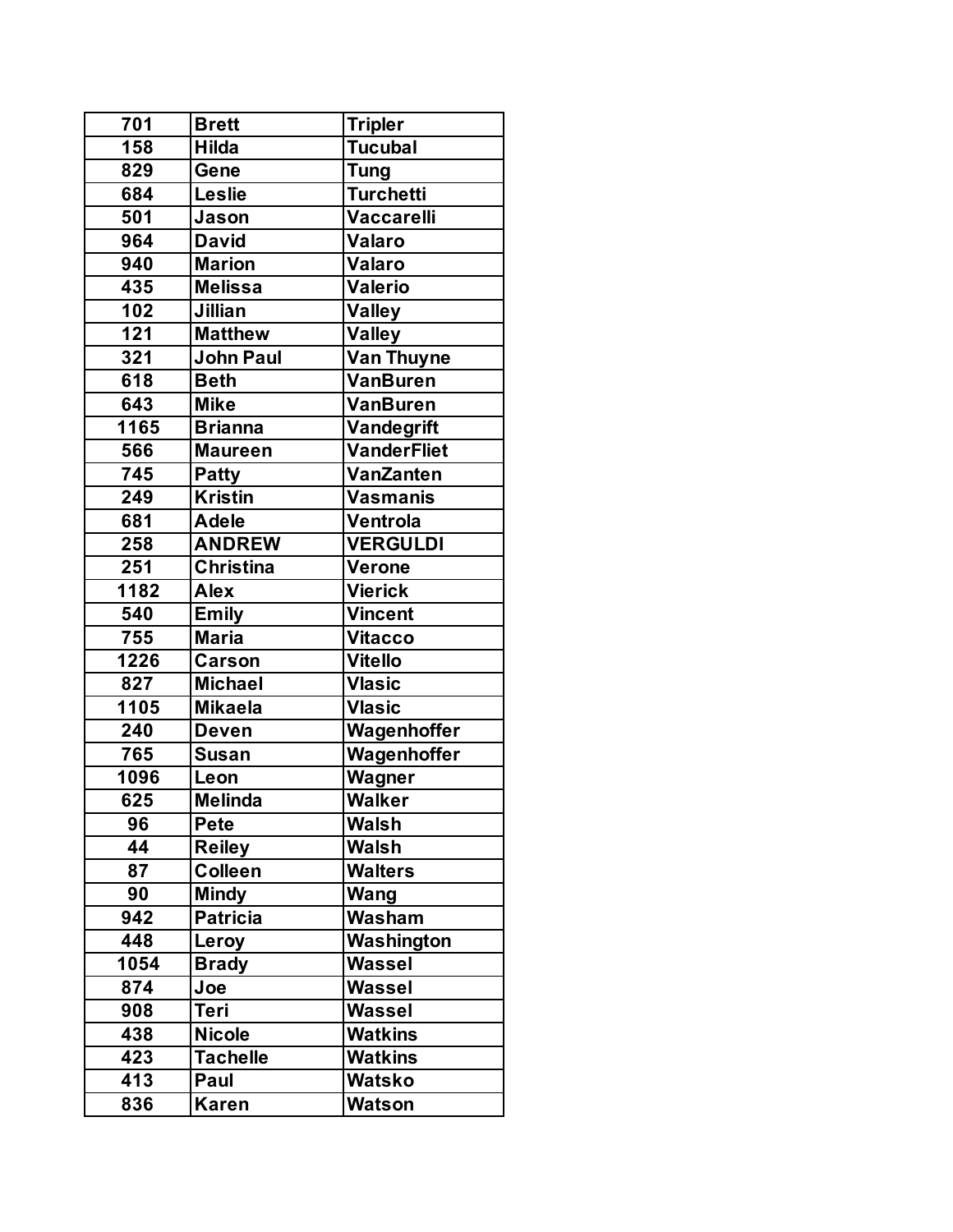| 167              | <b>Matthew</b>    | <b>Watson</b>         |
|------------------|-------------------|-----------------------|
| 686              | Jacob             | Weaver                |
| 884              | <b>Deb</b>        | Weinstein             |
| 530              | Amy               | Weir                  |
| 444              | <b>Chris</b>      | Weir                  |
| 906              | <b>Dennis</b>     | Wendt                 |
| 1148             | Kayla             | <b>Wendt</b>          |
| 767              | <b>Mia</b>        | Weygand               |
| 29               | <b>Cassandra</b>  | <b>Wheeles</b>        |
| 19               | Elizabeth         | <b>Wheeles</b>        |
| 342              | <b>Timothy</b>    | Whelihan              |
| 1248             | <b>Amber</b>      | <b>White</b>          |
| 882              | <b>Mark</b>       | <b>Wicks</b>          |
| 901              | Cari              | <b>Wild</b>           |
| 1180             | <b>Bailey</b>     | <b>Wildasin</b>       |
| 698              | Christy           | <b>Wilhelm</b>        |
| 987              | <b>Drake</b>      | <b>Williams</b>       |
| 1195             | <b>Kaela</b>      | Williams              |
| 119              | <b>Nakeisha</b>   | Williams              |
| 76               | <b>Samuel</b>     | <b>Williams</b>       |
| 114              | <b>Alexandra</b>  | <b>Williamson</b>     |
| 313              | <b>Annie</b>      | <b>Wilson</b>         |
| 489              | <b>Alice</b>      | <b>Wilson-Edwards</b> |
| 516              | Jami              | <b>Wilus Behm</b>     |
| 661              | <b>Brian</b>      | <b>Wing</b>           |
| $\overline{7}39$ | Lisa              | <b>Winters</b>        |
| 1070             | <b>Kelsey</b>     | Winton                |
| 1079             | <b>Elena</b>      | <b>Wise</b>           |
| 1088             | <b>Aleksandra</b> | <b>Witman</b>         |
| 488              | <b>Alisa</b>      | <b>Wlodarczyk</b>     |
| 818              | <b>Mark</b>       | Wojtko                |
| 556              | John              | <b>Worthington Jr</b> |
| 1234             | Aleigh            | <b>Wosewick</b>       |
| 1244             | <b>Maura</b>      | Wrubleski             |
| 714              | <b>Julianne</b>   | <b>Wylie</b>          |
| 754              | <b>Wayne</b>      | <b>Wylie</b>          |
| 988              | Norbert           | Yaglinski             |
| 30               | <b>Nolan</b>      | Yeagle                |
| 1224             | Olivia            | Yearwood              |
| 960              | <b>Elfriede</b>   | Young                 |
| 535              | Laura             | <b>Zale</b>           |
| 1208             | Laura             | Zemanian              |
| 110              | Bo                | <b>Zhang</b>          |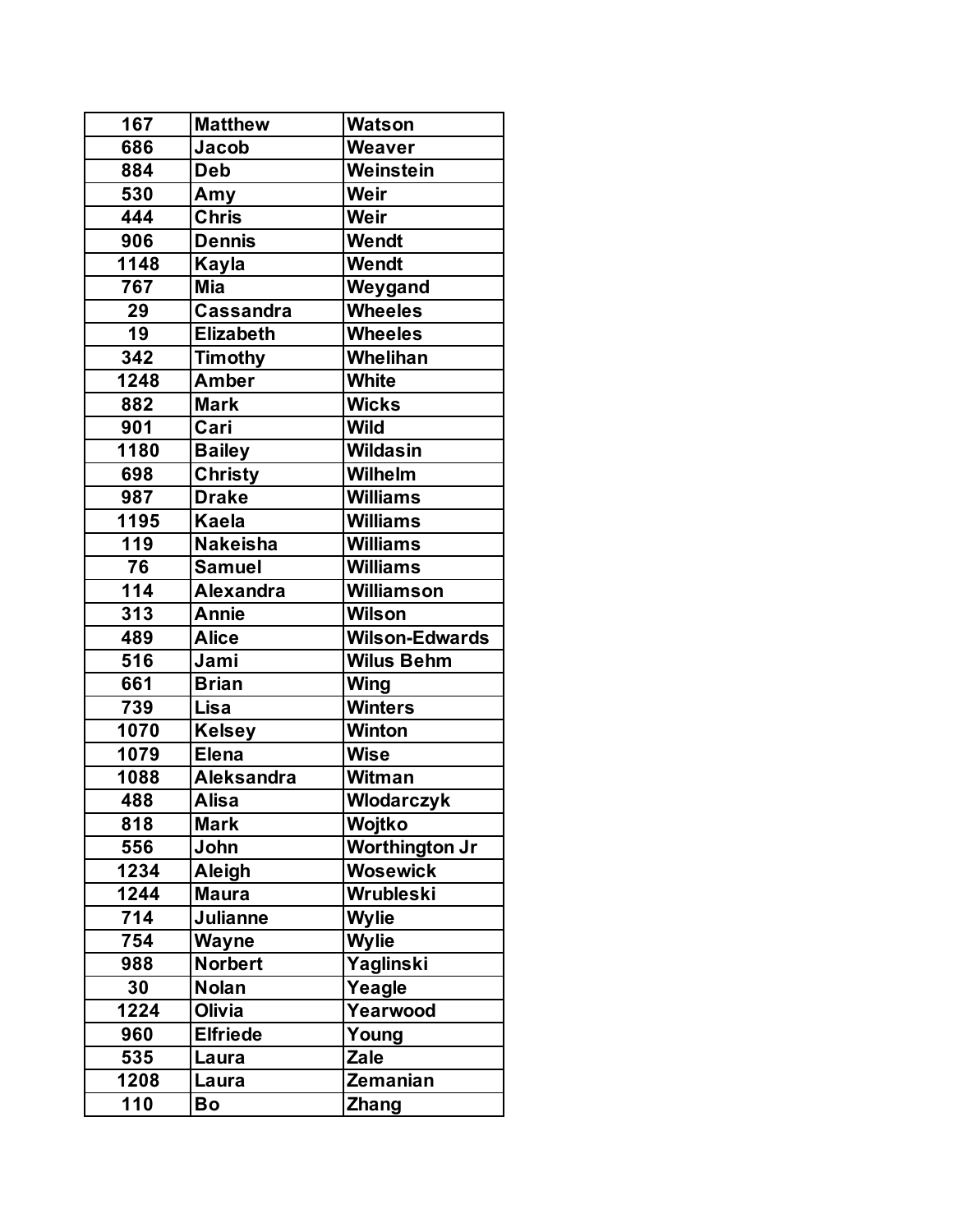| 319               | Jenn  | <b>Ziegler</b>  |
|-------------------|-------|-----------------|
| $\overline{1215}$ | Katie | <b>Zolnierz</b> |
| 1004              |       |                 |
| 1005              |       |                 |
| 1006              |       |                 |
| 1007              |       |                 |
| 1008              |       |                 |
| 1009              |       |                 |
| 1010              |       |                 |
| 1011              |       |                 |
| 1012              |       |                 |
| 1013              |       |                 |
| 1014              |       |                 |
| 1015              |       |                 |
| 1016              |       |                 |
| $\overline{10}17$ |       |                 |
| 1018              |       |                 |
| 1019              |       |                 |
| 1020              |       |                 |
| 1021              |       |                 |
| 1022              |       |                 |
| 1023              |       |                 |
| 1024              |       |                 |
| 1025              |       |                 |
| 1026              |       |                 |
| 1027              |       |                 |
| 1028              |       |                 |
| 1029              |       |                 |
| 1030              |       |                 |
| 1031              |       |                 |
| 1032              |       |                 |
| 1033              |       |                 |
| 1034              |       |                 |
| 1035              |       |                 |
| 1036              |       |                 |
| 1037              |       |                 |
| 1038              |       |                 |
| 1039              |       |                 |
| 1040              |       |                 |
| 1041              |       |                 |
| 1042              |       |                 |
| 1043              |       |                 |
| 1044              |       |                 |